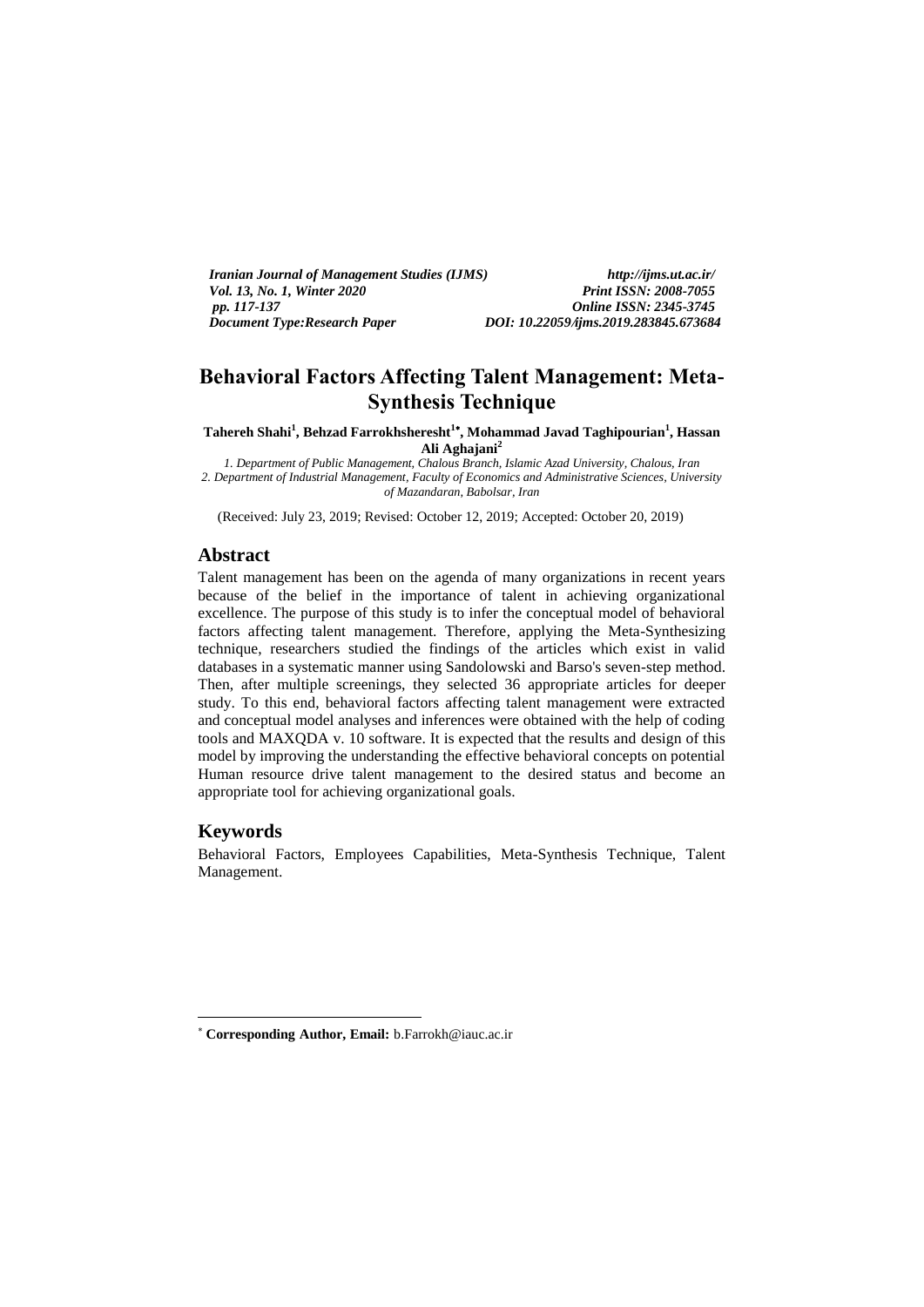# **Introduction**

Talent management is a strategic concept for organizations seeking a reliable source of competitive advantage and dynamic growth, because in today's knowledge-based economy, employees – i.e. those competent people who have been supported based on their knowledge and experience (as the rare assets) – are in fact a guarantee for the effective implementation of organization's strategies. Failure to meet the needs and demands of individuals seeking to develop the organization is often the reason why they want to leave the organization. This is why organizations face talent management issues (Wilska, 2014). It is basically related to the requirement that organizations should develop the "right talents in the right people, at the right time, in the right way, to ensure their talent pipeline has an abundant supply of management talents" (Wang-Cowham, 2011).

Significant challenges in organizations are a result of intense conditions of competition in most of the organizational activities in a multicultural context in the era of globalization. It is necessary to employ human resources who are capable in coping with the challenges such as product quality and price to expand into new geographical areas in the world and to have a better access to new markets (Alruwaili, 2018).

Talent management has a cycle that includes three main areas of identifying and attracting talents, maintaining talents, and developing talents. Today's organizations no longer seek to recruit, but seek to capture talents. This is referred to as the battle of talents or war to gain talents (Michaels, Handfield-Jones, & Axelrod, 2001). Every organization has some employees who are superior to other employees. Such people can do things better than others, and can transform the organization into a productive one (Shahvazian, Mortazavi, Lagzian, & Rahimnia, 2016).

The present research aimed at identifying and investigating the behavioral factors affecting talent management, in order to create an integrated and comprehensive view of these factors and take a step towards the development of organizations in Iran. With the aim of presenting a conceptual model of behavioral factors affecting talent management, this study was carried out using a systematic review of qualitative meta-synthesis. In the following, theoretical literature on talent management, behavioral and organizational factors, and existing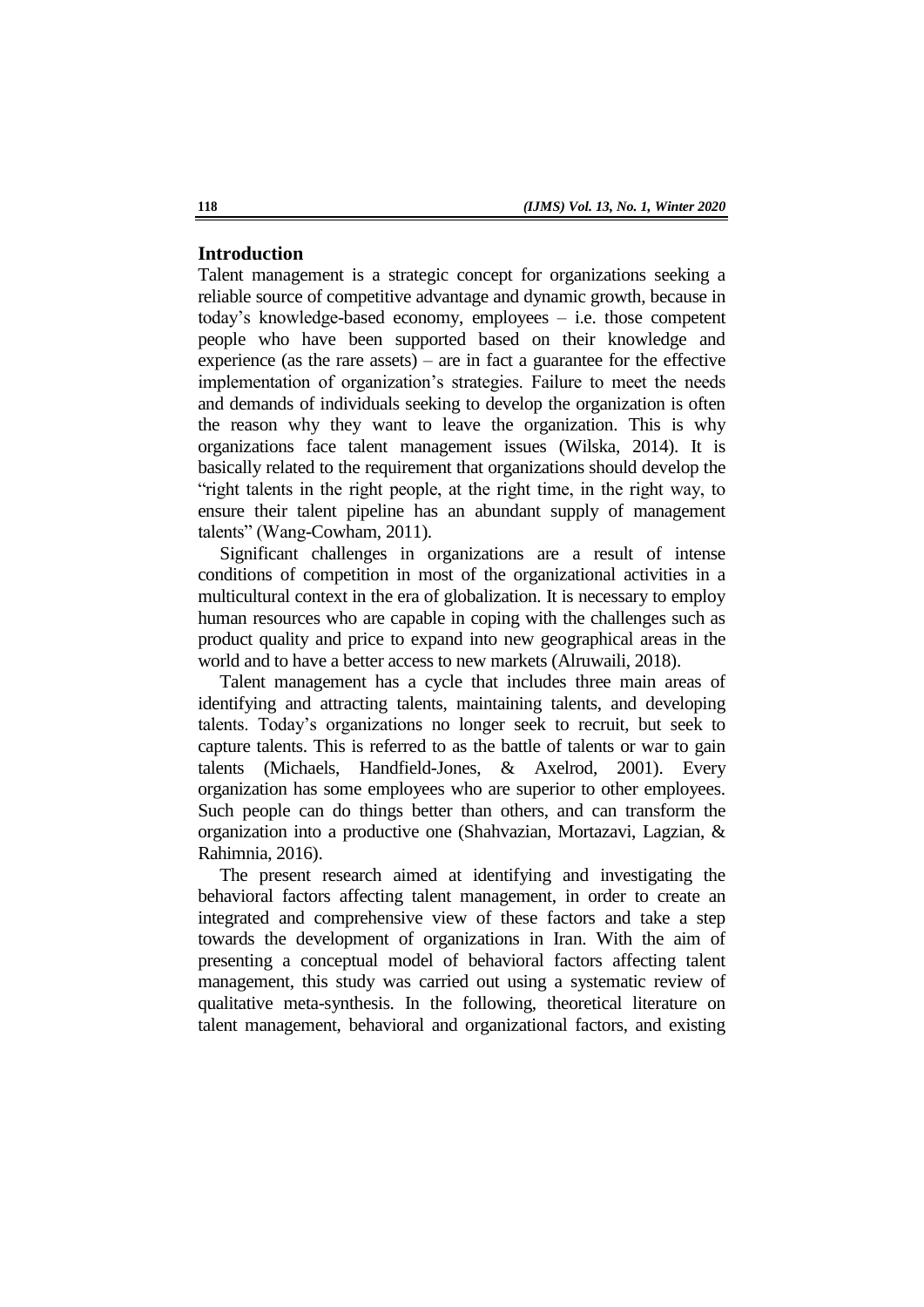talent management models are explored. Then, the methodology of this research, the conceptual model, behavioral factors of talent management and its components are presented. The researchers' purpose is to answer the following questions:

- 1. What are the behavioral factors affecting talent management over the 10-year period of 2009- 2019?
- 2. How can these factors be grouped?

## **Literature review**

We refer to talent as the intrinsic capabilities of people which are systematically involved in their favorite activities and are found by them as necessary to invest energy in. Talent provides the people with the given ability to yield a noticeable performance in some areas of work settings and score a better outcome than people of the same age or experience or have the best personal performance in a consistent manner (Nijs, Gallardo-Gallardo, Dries, & Sels, 2014).

Talent management covers all human resources, as well as administrative, and technology processes, and usually refers to matters such as choosing recruitment choices, selection, recruitment, socialization, retention, development, deployment, etc., and is accompanied by planning and analysis. In other words, talent management is associated with the acquisition and development of employees and managerial processes and can be described as "talent optimization" (Schweyer, 2010).

Talent management is to identify talents and then align them with job roles in order to maximize the involvement of individuals with the roles that match their innate strengths. In fact, talent management is to carry out a series of integrated activities in the organization to ensure the current and future acquisition, retention, motivation and development of talented employees (Haji Karimi & Soltani, 2011).

The organizational behavior management practitioners and researchers are concerned about finding some behavioral patterns regarding the appropriate ways to practice organizational behavior in the main organizations seeking excellence. Management scholars, therefore, have developed a variety of behavioral models based on the assumptions and the societies they've studied, some of which are of the global value (Moghimi, 2019).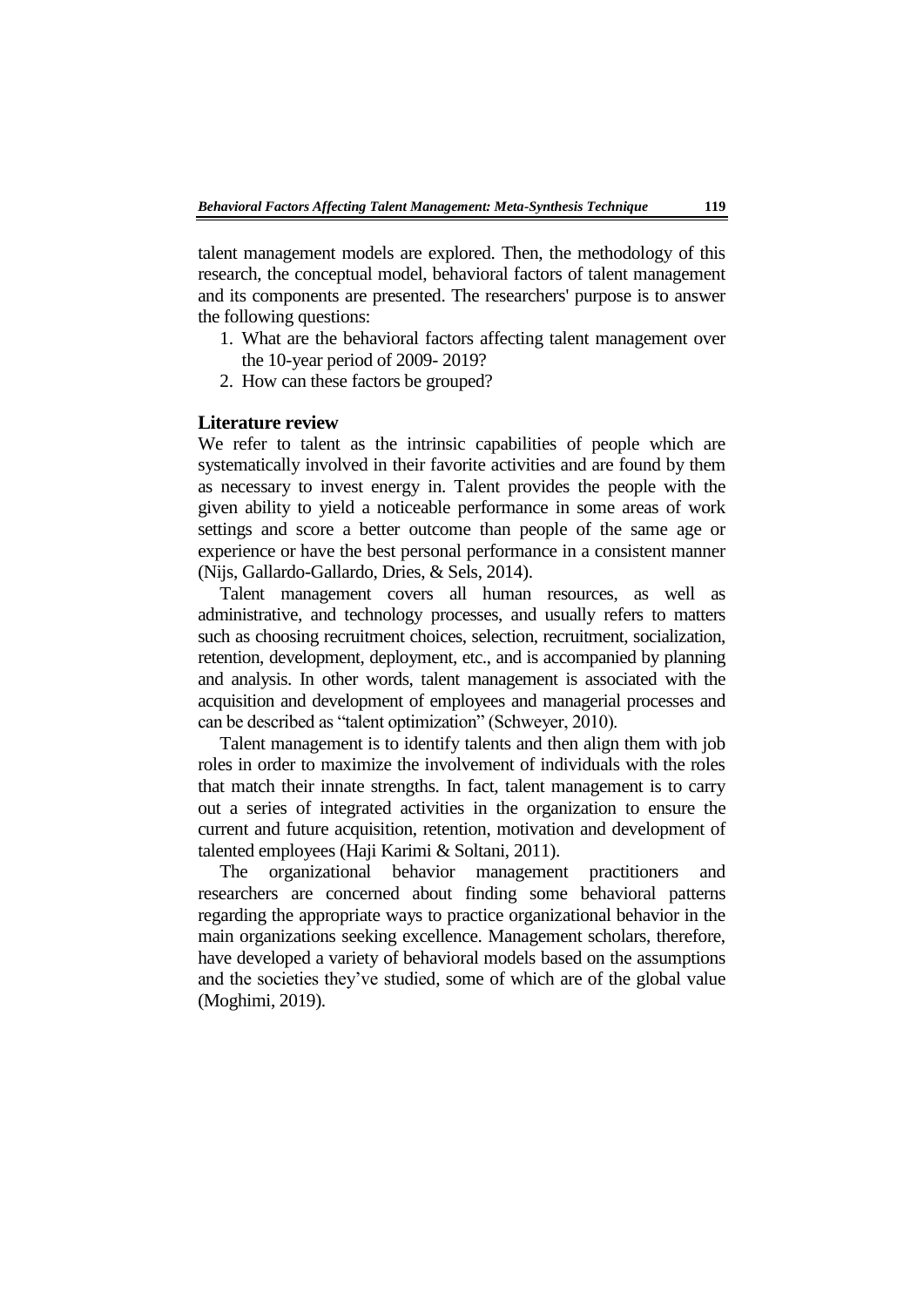Behavioral factors include human factors and human relationships in the organization, which form behavioral norms, informal communication, and specific patterns as the core of the organization. These content factors are considered to be dynamic and the living parts of organizations; any factor and variable directly related to human resources are in this category (Moghimi, 2004).

#### **Methodology**

The present research is a qualitative meta-synthesis study. The qualitative meta-synthesis is an interpretive combination of qualitative findings which can explain the creation of data, and is consisted of phenomenologists, ethnographies, a mixture of theories and some consistent interpretations of phenomena and events or cases which serve as the token of what is found in qualitative studies. Meta-syntheses are integrations that are more than the sum of parts in that they offer novel interpretations of findings that are the result of interpretive transformations far removed from these findings as given in research reports (Sandelowski & Barroso, 2007).

This paper aims to identify the behavioral factors affecting talent management and integrate several studies in order to provide comprehensive and exhaustive explanations. Papers on talent management are usually quantitative and qualitative; hence the metasynthesis method is suitable for obtaining a comprehensive compilation of this topic based on the findings of both domestic and foreign papers. The method used by Sandelowski and Barroso (2007) is one of the most prominent methods for performing meta-synthesis and provides better results than other models; therefore, this research uses this seven-step method (Figure 1).



**Fig. 1. General steps and methods of meta-synthesis**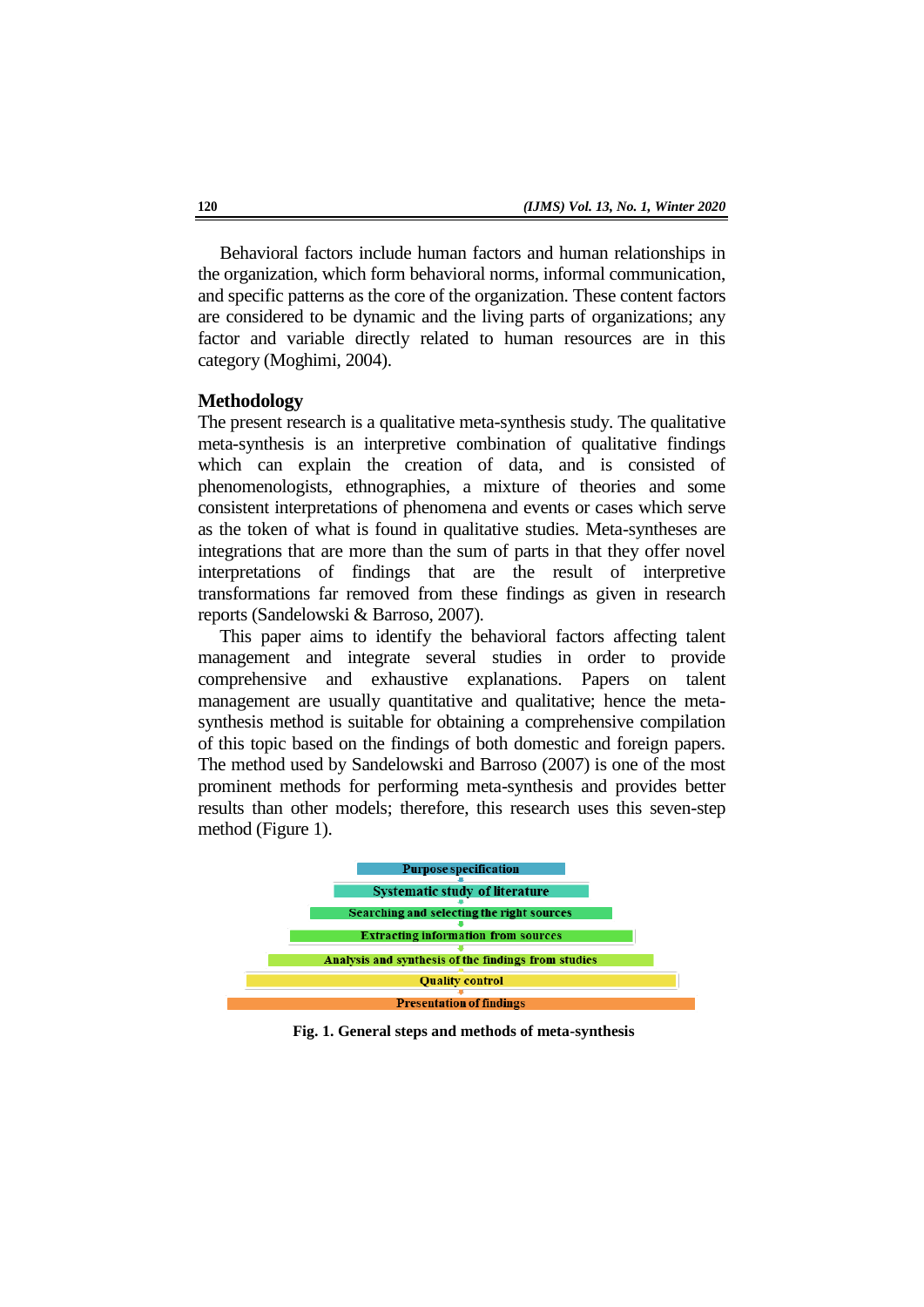#### **Determining the research question**

The fundamental goal of this research was to reach a conceptual model of behavioral elements affecting talent management using the meta-synthesis method. Following the determination of the primary purpose of the meta-synthesis study, one should decide on the preliminary topical (what), population (who), temporal (when), and methodological (How) parameters of the study (Sandelowski & Barroso2007).

In this paper, the foregoing question on "what" is answered and behavioral factors affecting talent management are identified. The next question on "who"has led to the inclusion of some certain databases and journals in this study. The question on "when" determines the time interval of the reviewed papers, which included domestic and foreign studies conducted from 2009 to 2019 (a ten-year period) in this research.

The final question pertains to the question "how", which reflects the method used to collect the research data. This was performed in this study through the application of scientific methods (qualitative, quantitative, and mixed methods) on talent management. In this regard, the research question for the next step of meta-synthesis is as follows:

• What are the behavioral factors affecting talent management during the ten-year period of 2009 to 2019 and how are these factors grouped?

# **Systematic exploration of resources**

Qualitative research synthesis refers to the process, and is a product of scientific research to achieve a systematic examination and an official combination of results in reports of final qualitative studies (Sandelowski & Barroso, 2007). In systematic review of studies and meta-synthesis, a comprehensive result about a subject is achieved through synthesizing the results of previous studies. To implement the systematic review and meta-synthesis in this paper, the defined keywords (Table 1) were searched in newspapers, journals, and different databases published from 2009 to 2019.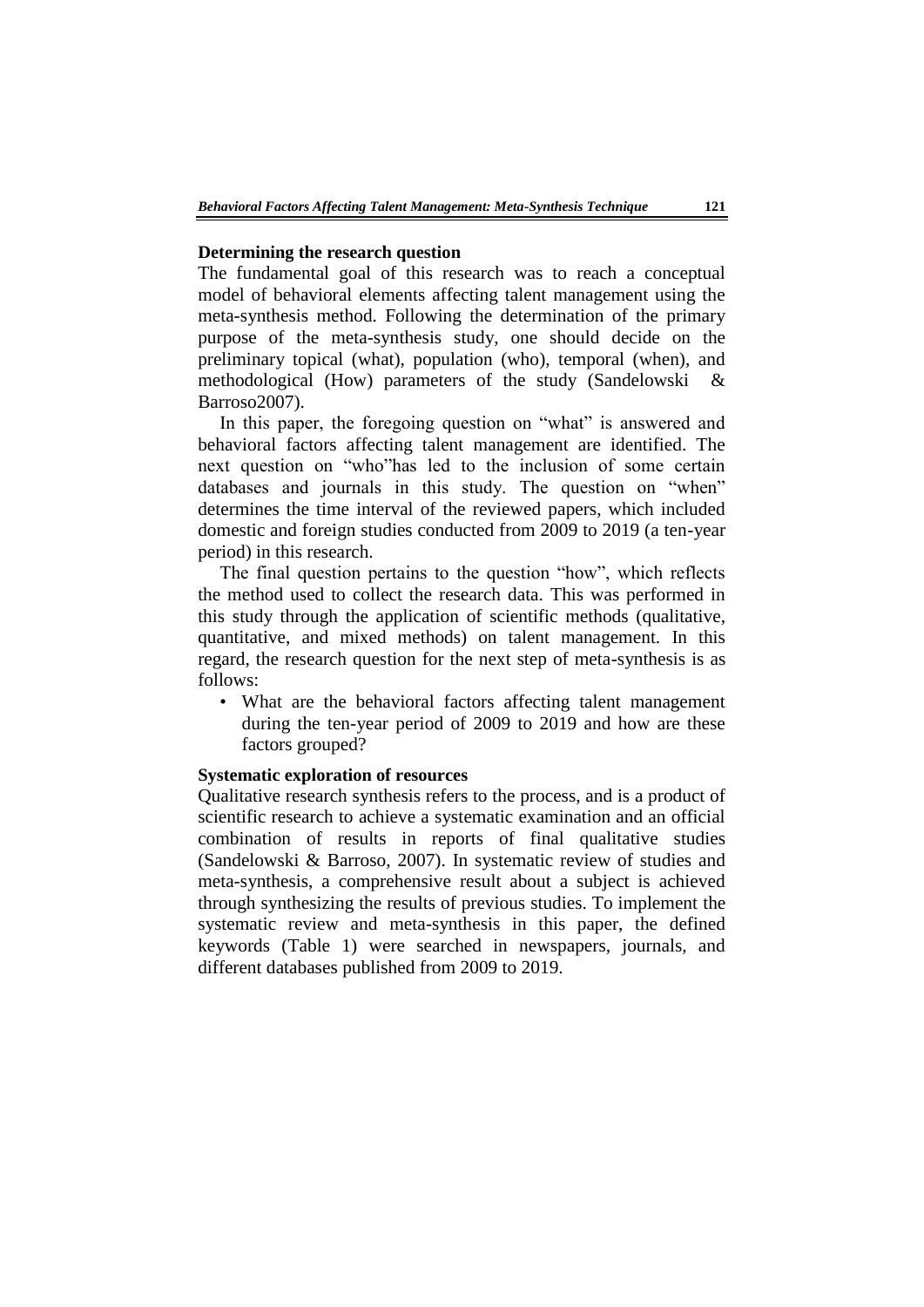| Talent management key words | <b>Behavioral key words</b> |
|-----------------------------|-----------------------------|
| Talent management           | <b>Behavioral factors</b>   |
| Career management           | Organizational behavior     |
| Talent identification       | Talent performance          |
| Talent retention            | Personal talents            |

**Table 1. Keywords for search**

A total seven databases, including three English and three Persian databases, were searched for the keywords in the present study from 2009 to 2019.

| Table 2. Databases searched in the research |  |
|---------------------------------------------|--|
|---------------------------------------------|--|

| Foreign database (non-Persian) | <b>Domestic database (Iranian)</b>    |
|--------------------------------|---------------------------------------|
| Emerald                        | Iranian Magazine Database (Magiran)   |
| Science Direct (Elsevier)      | Scientific Information Database (SID) |
| Google Scholar                 | Iran doc                              |

# **Searching and selecting the right texts**

Studies aimed at qualitative research synthesis need a variety of resources. Once you want to formulate your project, you have to decide which resource your project requires and find out about the availability of the resources (Sandelowski & Barroso, 2007).

In this study after several reviews and the refinement of scientific papers and theses, a number of sources were rejected and excluded from the meta-synthesis. The refinement and review process is briefly outlined in Figure 2 based on the inclusion and exclusion criteria.



**Fig. 2. Steps to select the research checklist from the selected databases**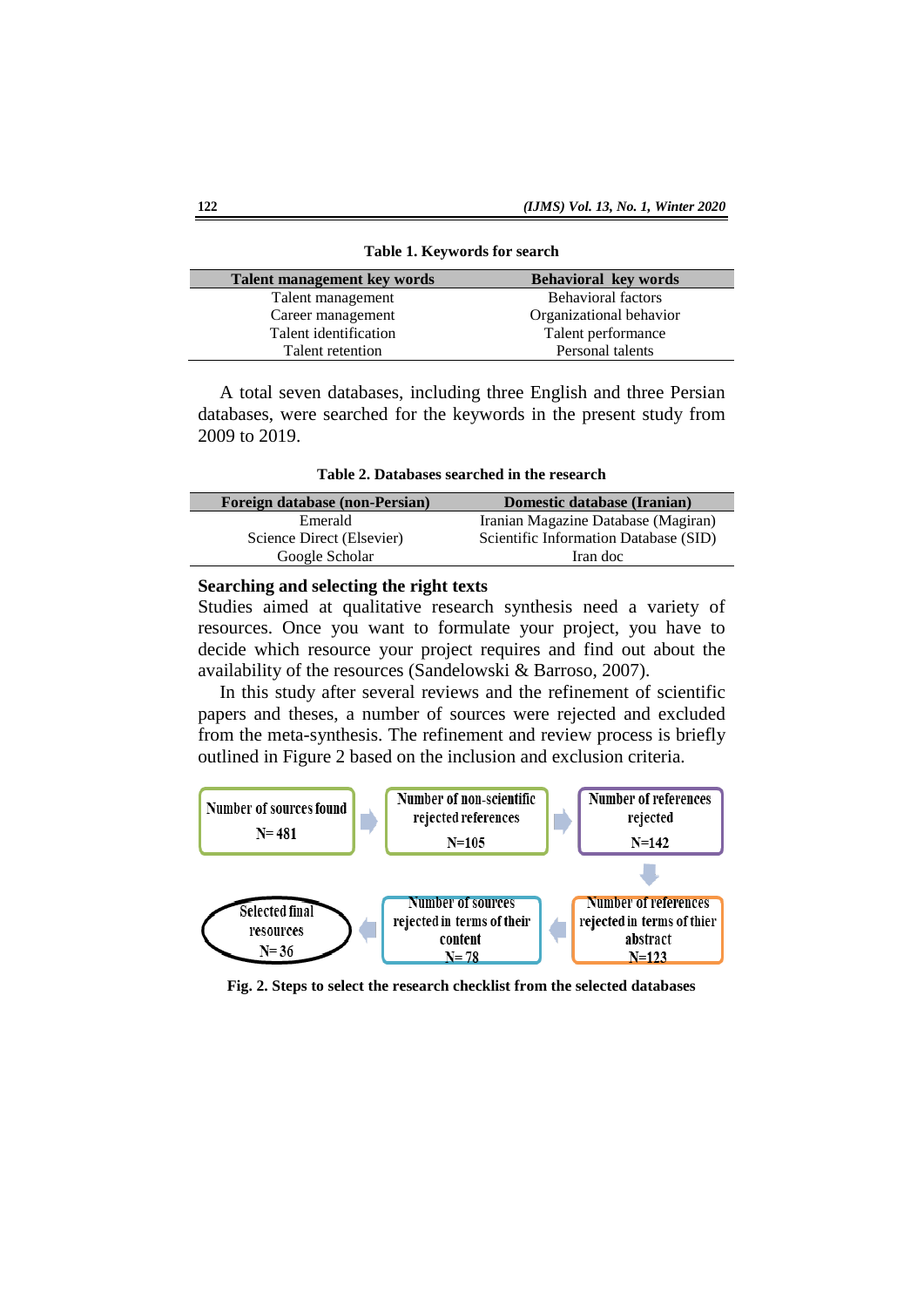#### **Sampling framework (study selection)**

Qualitative research utilizes non-probability sampling method because it is not supposed to yield a statistically representative sample or to draw statistical inference. As a matter of fact, the need for a phenomenon appears only once in the sample (Wilmot, 2005).

The appropriate texts were also selected through the purposive sampling method in the present research considering inclusion and exclusion criteria (Table 3).

In order to determine the accuracy, validity, and importance of the research and to evaluate and select more accurate studies, the exclusion and inclusion criteria were used. At this stage, after 4 stages of refinement (Figure 1), 481 studies were identified, from which 36 studies were selected for data analysis after rejecting 445studies.

In the present study, the inclusion criteria are referred to the criteria based on which a study is included. These criteria are developed according to scientific principles as well as researchers' and experts' viewpoints.

## **Inclusion criteria (Individual appraisal)**

The aims of individual assessment are to (a) decide if the reports are in compliance with your inclusion criteria; (b) guarantee that your inclusion criteria do not require any more adjustments; and (c) get to know the informational content, methodological preference, and style from part of reports (Sandelowski & Barroso, 2007).

In the present study, the inclusion criteria are referred to the criteria based on which a study is included. These criteria are developed according to scientific principles as well as researchers' and experts' viewpoints.

| <b>Admission Criteria</b>                                                                                     | <b>Eligibility criteria</b>                                                                  |
|---------------------------------------------------------------------------------------------------------------|----------------------------------------------------------------------------------------------|
| Studies and theses published on Iran doc database                                                             | The studies with no enough information<br>on the research objectives                         |
| Studies conducted through quantitative, qualitative, and<br>mixed research methods                            | Studies with similar titles and objectives                                                   |
| Research with sufficient data and information regarding<br>the research objectives                            | appropriate<br><b>Studies</b><br>lacking<br>an<br>methodological model                       |
| Studies reviewed by expert reviewers and printed or<br>published online with full text                        | Studies lacking the necessary scientific<br>published in poor-quality<br>quality<br>iournals |
| Studies published in the related field between 2009 and<br>2018                                               | Review articles and desk studies                                                             |
| Studies that examined the subject and the factors<br>influencing talent management through scientific methods | Studies conducted before 2009                                                                |

**Table 3.Criteria for acceptance and non-acceptance of studies in the study**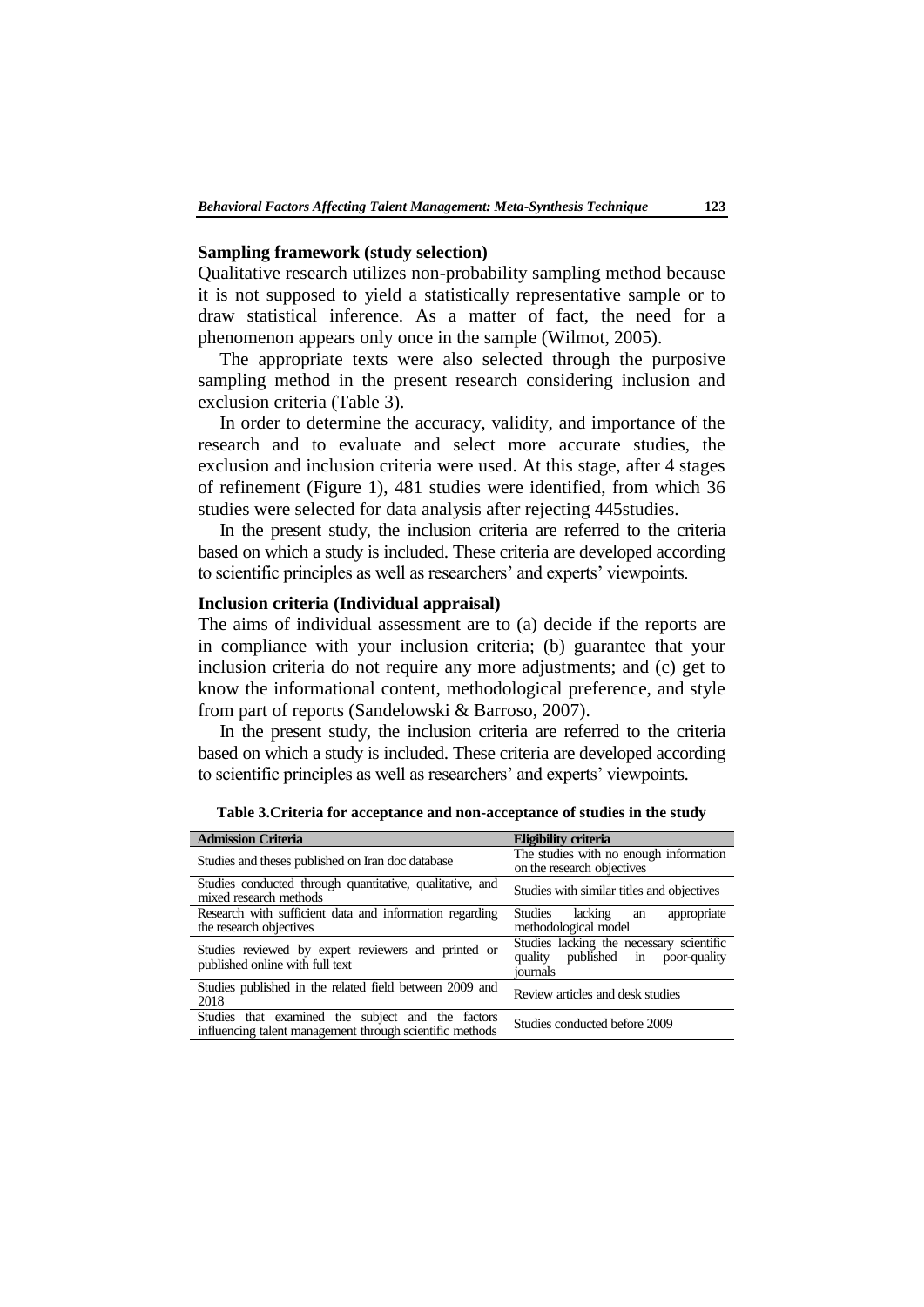## **Extracting the text information**

This stage of the work involves characterizing the special achievements you wish to combine from all other parts of the research reports, including those findings (Sandelowski & Barroso, 2007).

Extracting the research findings and the information of research reports is categorized based on the reference of each paper, including the researcher(s) name, the paper title, the publication year, and the coordination components expressed in each paper. At this stage, the final selection of papers was studied using the content analysis method. Sandlowski (1995) considers content analysis as one of the methods of analyzing qualitative studies, which helps summarize, describe, and interpret the data. The results of this stage are shown in Table 4.

**Table 4. Factors affecting talent management with a behavioral approach extracted from selected resources (Table was separate as set based on the studies publication date)**

| uato)          |                                   |      |                                                                                                                                                                                                                                                                                                                                                                                                                    |
|----------------|-----------------------------------|------|--------------------------------------------------------------------------------------------------------------------------------------------------------------------------------------------------------------------------------------------------------------------------------------------------------------------------------------------------------------------------------------------------------------------|
| Code           | <b>Researcher</b><br>(s)          | Year | <b>Factors affecting the talent management</b>                                                                                                                                                                                                                                                                                                                                                                     |
| 1              | Taghizadeh Yazdi, et<br>al        | 2018 | Anattribute of acuniversity brand, i.e. reputation, being a<br>model                                                                                                                                                                                                                                                                                                                                               |
| $\mathfrak{D}$ | Gholipour & Khazaei               | 2018 | Perception of talent management strategy                                                                                                                                                                                                                                                                                                                                                                           |
| 3              | Ghaffari, et al                   | 2018 | Social responsibility, management support, performance<br>management                                                                                                                                                                                                                                                                                                                                               |
| $\overline{4}$ | Shoghi<br>&Mohammadi-<br>Moghadam | 2017 | Learning opportunities, retention of talented employees,<br>favorable behavioral atmosphere, attention to resources<br>infrastructure, acquisition                                                                                                                                                                                                                                                                 |
| 5              | Ahmadi, et al                     | 2017 | Teamwork, organizational culture, providing opportunities<br>prosperity, information and communication<br>for growth.<br>management, organizational atmosphere, empowerment,<br>education, improvement, school leadership, performance<br>management, training needs assessment, clear mission,<br>vision, appreciation, job reputation, job satisfaction, person-<br>job fitness, job dynamics, work life quality |
| 6              | Zabihi                            | 2017 | Psychological contracts (organizational individual factors)                                                                                                                                                                                                                                                                                                                                                        |
| 7              | Saberzadeh                        | 2017 | The servant leadership style, work life                                                                                                                                                                                                                                                                                                                                                                            |
| 8              | Yousefian                         | 2017 | <b>Employer branding</b>                                                                                                                                                                                                                                                                                                                                                                                           |
| 9              | Esmaili & Amiri                   | 2016 | participatory leadership, participation, justice, accountability,<br>sense of ownership                                                                                                                                                                                                                                                                                                                            |
| 10             | Lashgari                          | 2016 | Identifying candidates, selecting the candidates, training and<br>developing the candidates, conducting the performance<br>evaluation, selecting the candidates                                                                                                                                                                                                                                                    |
| 11             | Hajikarimi & Soltani              | 2016 | Recognition of talent management, motivation of talented<br>forces, career support of talented forces, the creativity and<br>innovation                                                                                                                                                                                                                                                                            |
| 12             | Eslampanah & Azad                 | 2016 | Social position, flexibility, environmental factors                                                                                                                                                                                                                                                                                                                                                                |
| 13             | Ebrahimzadeh<br>Pezeshki& Bordbar | 2015 | Transactional leadership style                                                                                                                                                                                                                                                                                                                                                                                     |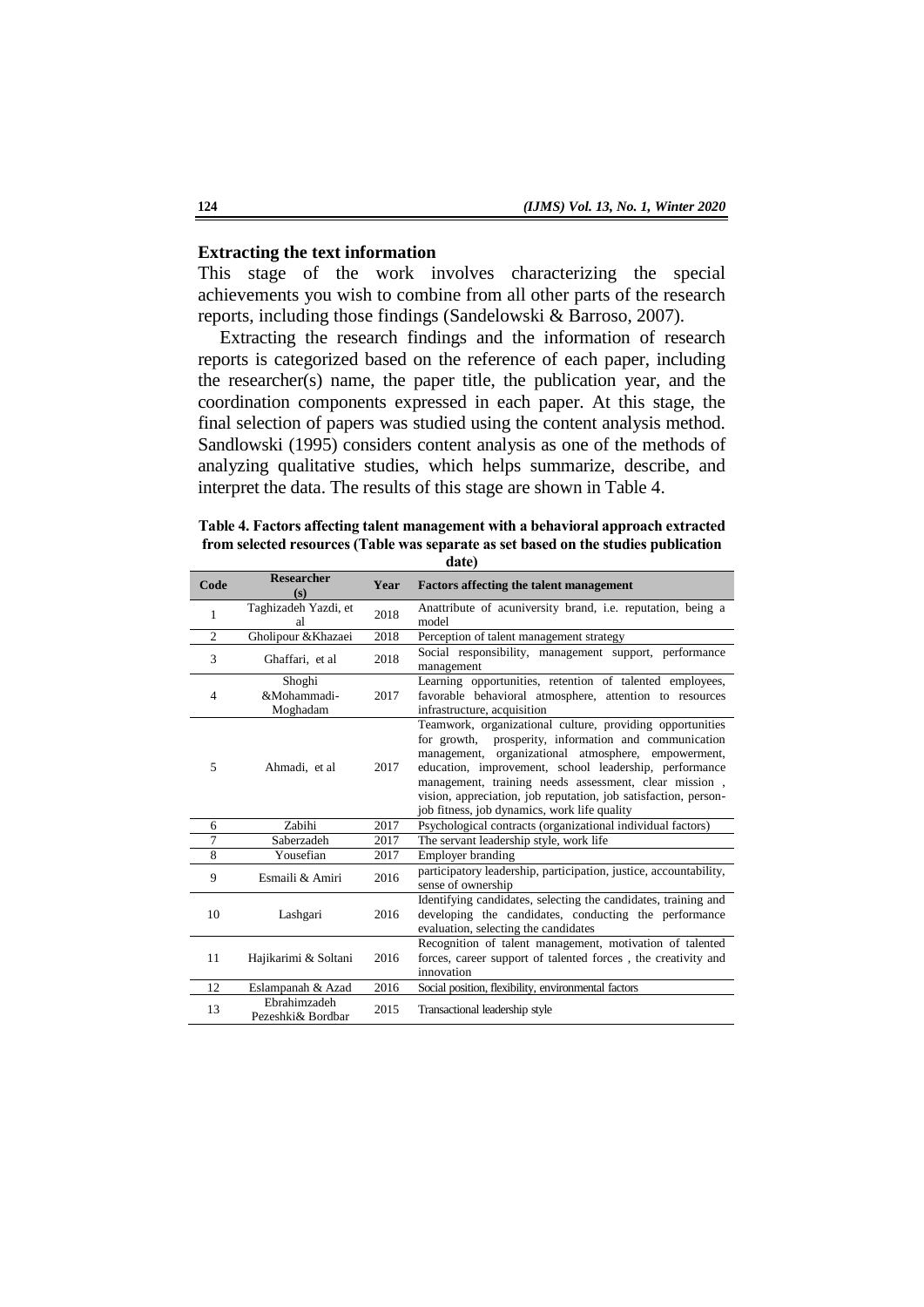#### **Table 4. Factors affecting talent management with a behavioral approach extracted from selected resources (Table was separate as set based on the studies publication date) (Continude)**

| Code | <b>Researcher</b><br>(s) | Year | <b>Factors affecting the talent management</b>                                                                                                                                                      |
|------|--------------------------|------|-----------------------------------------------------------------------------------------------------------------------------------------------------------------------------------------------------|
| 14   | Barghamdi &<br>Gholipour | 2015 | Psychological, motivational, and social values, culture, work<br>environment, economics, work-life balance                                                                                          |
| 15   | Rajabpoor                | 2016 | Reward, organizational culture                                                                                                                                                                      |
| 16   | Arablengeh               | 2014 | Organizational justice                                                                                                                                                                              |
| 17   | Mahmoudi                 | 2015 | Research atmosphere, availability of educational facilities                                                                                                                                         |
| 18   | Zargarani                | 2012 | Sharing of knowledge, intellectual capital                                                                                                                                                          |
| 19   | Izadpanah<br>&Safarzadeh | 2012 | (skills.<br><b>Behavioral</b><br>variables<br>exercise.<br>self-efficacy),<br>environmental variables (social norms, community access),<br>cognitive variables (knowledge, expectations, attitudes) |
| 20   | Shayanipour, et al       | 2018 | Emotional intelligence, organizational intelligence, cultural<br>intelligence                                                                                                                       |
| 21   | Ghaffari, et al          | 2018 | Managerial support, performance management, internal rewards                                                                                                                                        |
| 22   | Hedström                 | 2016 | Employed knowledge workers, value autonomy highly                                                                                                                                                   |
| 23   | Pandita & Ray            | 2018 | Talent management activities, employee engagement initiatives                                                                                                                                       |
| 24   | Muigai, et al            | 2018 | Reward system, organizational culture, job development, work<br>environment                                                                                                                         |
| 25   | Talha Imam & Hooi<br>Sin | 2018 | Transformational leadership                                                                                                                                                                         |
| 26   | Altındağ, et al          | 2018 | Fairness, justice, performance evaluation systems                                                                                                                                                   |
| 27   | Jonathan, et al          | 2011 | Professional development, manager support,<br>performance<br>management, social responsibility                                                                                                      |
| 28   | Gandy, et al             | 2018 | Age, gender, type, employment contract, job opportunity, job<br>development                                                                                                                         |
| 29   | ImamAli, & Soo           | 2016 | Distributive justice, procedural justice, interactive justice                                                                                                                                       |
| 30   | Mngomezulu, et al        | 2015 | Reward factors, enthusiasm, recognition, motivation                                                                                                                                                 |
| 31   | Landwehr                 | 2015 | Employees' self-efficacy, initiative, skills, personality                                                                                                                                           |
| 32   | Zhang, et al.            | 2015 | Coaching leadership, educational programs                                                                                                                                                           |
| 33   | Singh                    | 2012 | Work<br>culture.<br>demography,<br>technology<br>infrastructures.<br>knowledge sharing                                                                                                              |
| 34   | Little                   | 2010 | Management learning systems, learning content management<br>system                                                                                                                                  |
| 35   | Sadeli                   | 2012 | Interactive leadership, transformational leadership                                                                                                                                                 |
| 36   | Agarwal                  | 2018 | Rewarding factors, fair promotion, the quality of work-life<br>balance                                                                                                                              |

## **Grouping Findings and synthesis**

Merging the findings is the same subject that allows you to differentiate the prevailing relationships among findings; that is to say, whether the same or different things are said about the same topic (Sandelowski & Barroso, 2007).

In the present study, an open coding method was used to analyze and synthesize the qualitative findings. For this purpose, all of the factors extracted from the studies are first considered as open codes. Then, considering the meaning of each of these codes, they are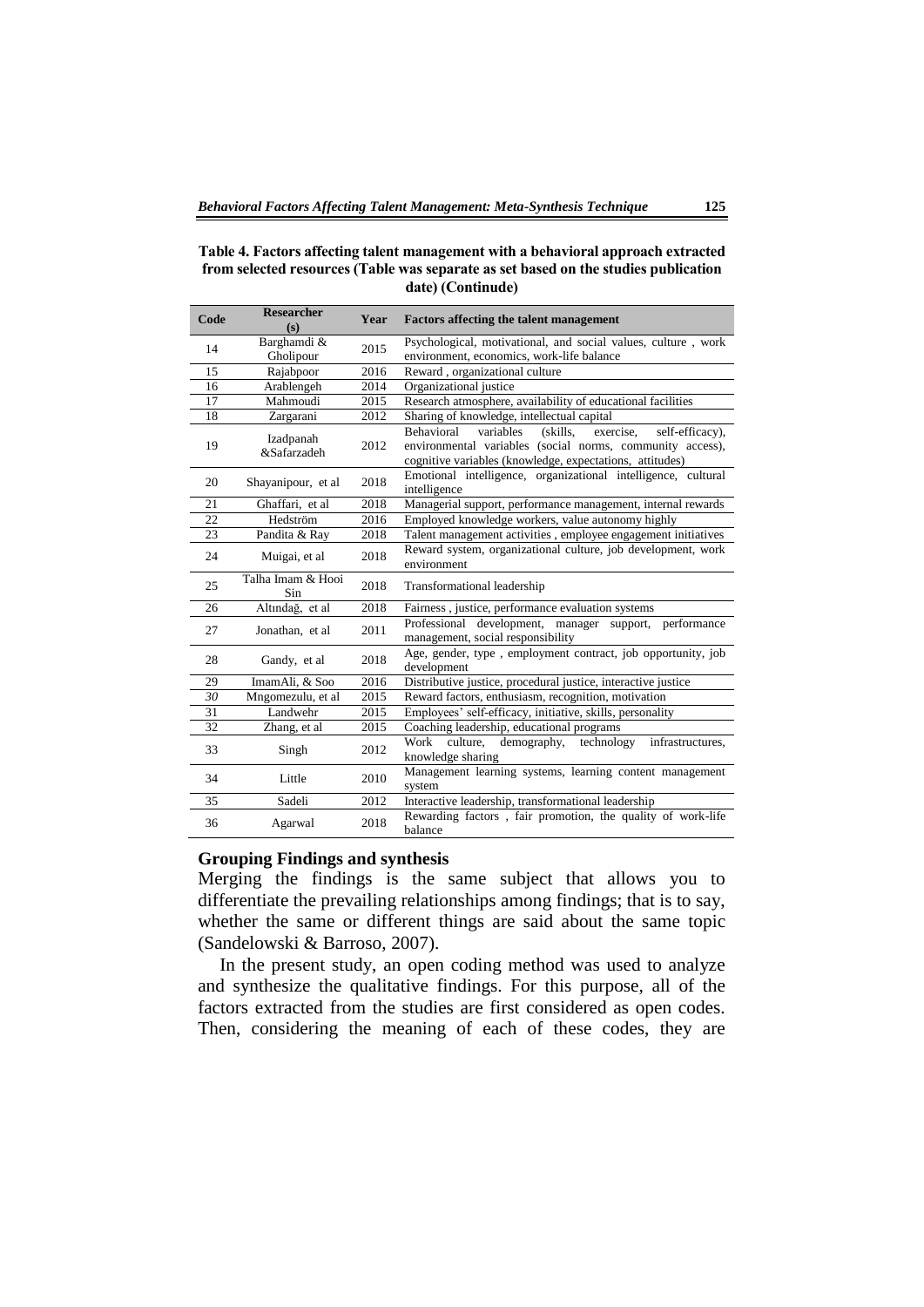classified in similar senses. This way, concepts (themes) of the study are formed. Table 5 shows a summary of all factors.

| Person-job fitness (5), Job reputation (5), Job dynamics (5),<br>Job development $(24)$ , Work life quality $(5 / 36)$ , Work<br>Occupational<br>8<br>factors<br>environment, $(12 / 24)$ , Talents acquisition $(36 / 4)$ , Value<br>autonomy(22)<br>Recognition, (30), Clear mission(5), Clear vision (5),<br>Recognition of talent management (11), Social status (12),<br>Reputation (1), Employer brand, (14/1/8), Attention to<br>Identification<br>Organizational<br>12<br>factors<br>resources (4), Technology infrastructure (4 / 33), Procedural<br>and<br>acquisition<br>justice (29), Organizational intelligence (20), Employment<br>of talents<br>contract(28)<br>Employees' self-efficacy (19), Skills (19/31), Personality<br>(31), Enthusiasm (30), Knowledge (22 / 19), Expectation<br>Individual<br>(19), Attitude (19), Practicing (19), Flexibility (12),<br>16<br>Initiative (31), Exercise(19), Demography (33), Employed<br>factors<br>knowledge workers(22), Age, Gender, type (28), Creativity<br>$(11)$ , Innovation $(11)$<br>Identifying candidate $(10)$ , Performance appraisal $(26 / 10)$ ,<br>Candidate selection (10), Retaining the talented staff (4),<br>Career path<br>Synchronizing the talent management activities (23), Fair<br>8<br>management<br>promotion (36), performance management (27), Career<br>support of talented forces(11)<br>Employee<br>engagement<br>initiatives<br>$(23)$ ,<br>Emotional<br>Interactive<br>intelligence $(20)$ ,<br>Knowledge sharing (18 /<br>33),<br>7<br>Participation (9), Social norms (19), Access in society (19),<br>Development<br>communication<br>and use of<br>Impact on others (19)<br>Providing opportunities for growth and development (5),<br>talents<br>Learning opportunities (4), Educational programs (32)<br>Psychological capital (25), Intellectual capital (18),<br>Fostering<br>Learning management system (34), Learning content<br>12<br>employees<br>management system (34), Job opportunities (28), Job<br>development<br>$(28)$ ,<br>Training<br>of<br>candidates<br>$(10)$ .<br>Development<br>of<br>candidates<br>$(10)$ , Professional<br>development(27)<br>School leadership(5), Coaching leadership style (32),<br>Leadership and<br>Interactive leadership (35), Transformational leadership<br>managerial<br>(35/25/13). Participatory approach (9/32), Coaching (32),<br>11<br>Servant leadership (7), Justice (10 /16 / 26), Distributive<br>factors<br>justice (26), Procedural justice (29), Interactive justice (29)<br>Research<br>atmosphere<br>(17),<br>Perception<br>of<br>talent<br>Cultural and<br>Retention of<br>management strategy (2), Organizational culture $(14/5/15)$<br>organizational<br>24), Favorable behavioral atmosphere (4), Cultural<br>8<br>talents<br>atmosphere<br>intelligence (20), Social responsibility (27), Accountability<br>factors<br>$(9)$ , Work culture $(33)$<br>Motivation (11/30), Appreciation and Encouragement (5),<br>Rewarding factors $(15 / 24 / 21 / 30 / 36)$ , Management<br>Motivational<br>6<br>factors<br>support $(27 / 3 / 21 / 19)$ , Job satisfaction $(5)$ , Job<br>opportunity(28)<br>9<br>3<br>88 | <b>Concepts</b> | <b>Factors</b> | <b>Resources</b> | <b>Frequency</b> |
|------------------------------------------------------------------------------------------------------------------------------------------------------------------------------------------------------------------------------------------------------------------------------------------------------------------------------------------------------------------------------------------------------------------------------------------------------------------------------------------------------------------------------------------------------------------------------------------------------------------------------------------------------------------------------------------------------------------------------------------------------------------------------------------------------------------------------------------------------------------------------------------------------------------------------------------------------------------------------------------------------------------------------------------------------------------------------------------------------------------------------------------------------------------------------------------------------------------------------------------------------------------------------------------------------------------------------------------------------------------------------------------------------------------------------------------------------------------------------------------------------------------------------------------------------------------------------------------------------------------------------------------------------------------------------------------------------------------------------------------------------------------------------------------------------------------------------------------------------------------------------------------------------------------------------------------------------------------------------------------------------------------------------------------------------------------------------------------------------------------------------------------------------------------------------------------------------------------------------------------------------------------------------------------------------------------------------------------------------------------------------------------------------------------------------------------------------------------------------------------------------------------------------------------------------------------------------------------------------------------------------------------------------------------------------------------------------------------------------------------------------------------------------------------------------------------------------------------------------------------------------------------------------------------------------------------------------------------------------------------------------------------------------------------------------------------------------------------------------------------------------------------------------------------------------------------|-----------------|----------------|------------------|------------------|
|                                                                                                                                                                                                                                                                                                                                                                                                                                                                                                                                                                                                                                                                                                                                                                                                                                                                                                                                                                                                                                                                                                                                                                                                                                                                                                                                                                                                                                                                                                                                                                                                                                                                                                                                                                                                                                                                                                                                                                                                                                                                                                                                                                                                                                                                                                                                                                                                                                                                                                                                                                                                                                                                                                                                                                                                                                                                                                                                                                                                                                                                                                                                                                                          |                 |                |                  |                  |
|                                                                                                                                                                                                                                                                                                                                                                                                                                                                                                                                                                                                                                                                                                                                                                                                                                                                                                                                                                                                                                                                                                                                                                                                                                                                                                                                                                                                                                                                                                                                                                                                                                                                                                                                                                                                                                                                                                                                                                                                                                                                                                                                                                                                                                                                                                                                                                                                                                                                                                                                                                                                                                                                                                                                                                                                                                                                                                                                                                                                                                                                                                                                                                                          |                 |                |                  |                  |
|                                                                                                                                                                                                                                                                                                                                                                                                                                                                                                                                                                                                                                                                                                                                                                                                                                                                                                                                                                                                                                                                                                                                                                                                                                                                                                                                                                                                                                                                                                                                                                                                                                                                                                                                                                                                                                                                                                                                                                                                                                                                                                                                                                                                                                                                                                                                                                                                                                                                                                                                                                                                                                                                                                                                                                                                                                                                                                                                                                                                                                                                                                                                                                                          |                 |                |                  |                  |
|                                                                                                                                                                                                                                                                                                                                                                                                                                                                                                                                                                                                                                                                                                                                                                                                                                                                                                                                                                                                                                                                                                                                                                                                                                                                                                                                                                                                                                                                                                                                                                                                                                                                                                                                                                                                                                                                                                                                                                                                                                                                                                                                                                                                                                                                                                                                                                                                                                                                                                                                                                                                                                                                                                                                                                                                                                                                                                                                                                                                                                                                                                                                                                                          |                 |                |                  |                  |
|                                                                                                                                                                                                                                                                                                                                                                                                                                                                                                                                                                                                                                                                                                                                                                                                                                                                                                                                                                                                                                                                                                                                                                                                                                                                                                                                                                                                                                                                                                                                                                                                                                                                                                                                                                                                                                                                                                                                                                                                                                                                                                                                                                                                                                                                                                                                                                                                                                                                                                                                                                                                                                                                                                                                                                                                                                                                                                                                                                                                                                                                                                                                                                                          |                 |                |                  |                  |
|                                                                                                                                                                                                                                                                                                                                                                                                                                                                                                                                                                                                                                                                                                                                                                                                                                                                                                                                                                                                                                                                                                                                                                                                                                                                                                                                                                                                                                                                                                                                                                                                                                                                                                                                                                                                                                                                                                                                                                                                                                                                                                                                                                                                                                                                                                                                                                                                                                                                                                                                                                                                                                                                                                                                                                                                                                                                                                                                                                                                                                                                                                                                                                                          |                 |                |                  |                  |
|                                                                                                                                                                                                                                                                                                                                                                                                                                                                                                                                                                                                                                                                                                                                                                                                                                                                                                                                                                                                                                                                                                                                                                                                                                                                                                                                                                                                                                                                                                                                                                                                                                                                                                                                                                                                                                                                                                                                                                                                                                                                                                                                                                                                                                                                                                                                                                                                                                                                                                                                                                                                                                                                                                                                                                                                                                                                                                                                                                                                                                                                                                                                                                                          |                 |                |                  |                  |
|                                                                                                                                                                                                                                                                                                                                                                                                                                                                                                                                                                                                                                                                                                                                                                                                                                                                                                                                                                                                                                                                                                                                                                                                                                                                                                                                                                                                                                                                                                                                                                                                                                                                                                                                                                                                                                                                                                                                                                                                                                                                                                                                                                                                                                                                                                                                                                                                                                                                                                                                                                                                                                                                                                                                                                                                                                                                                                                                                                                                                                                                                                                                                                                          |                 |                |                  |                  |
|                                                                                                                                                                                                                                                                                                                                                                                                                                                                                                                                                                                                                                                                                                                                                                                                                                                                                                                                                                                                                                                                                                                                                                                                                                                                                                                                                                                                                                                                                                                                                                                                                                                                                                                                                                                                                                                                                                                                                                                                                                                                                                                                                                                                                                                                                                                                                                                                                                                                                                                                                                                                                                                                                                                                                                                                                                                                                                                                                                                                                                                                                                                                                                                          |                 |                |                  |                  |
|                                                                                                                                                                                                                                                                                                                                                                                                                                                                                                                                                                                                                                                                                                                                                                                                                                                                                                                                                                                                                                                                                                                                                                                                                                                                                                                                                                                                                                                                                                                                                                                                                                                                                                                                                                                                                                                                                                                                                                                                                                                                                                                                                                                                                                                                                                                                                                                                                                                                                                                                                                                                                                                                                                                                                                                                                                                                                                                                                                                                                                                                                                                                                                                          |                 |                |                  |                  |

| Table 5. Codes and information resources (coding based on Table 4) |  |
|--------------------------------------------------------------------|--|
|--------------------------------------------------------------------|--|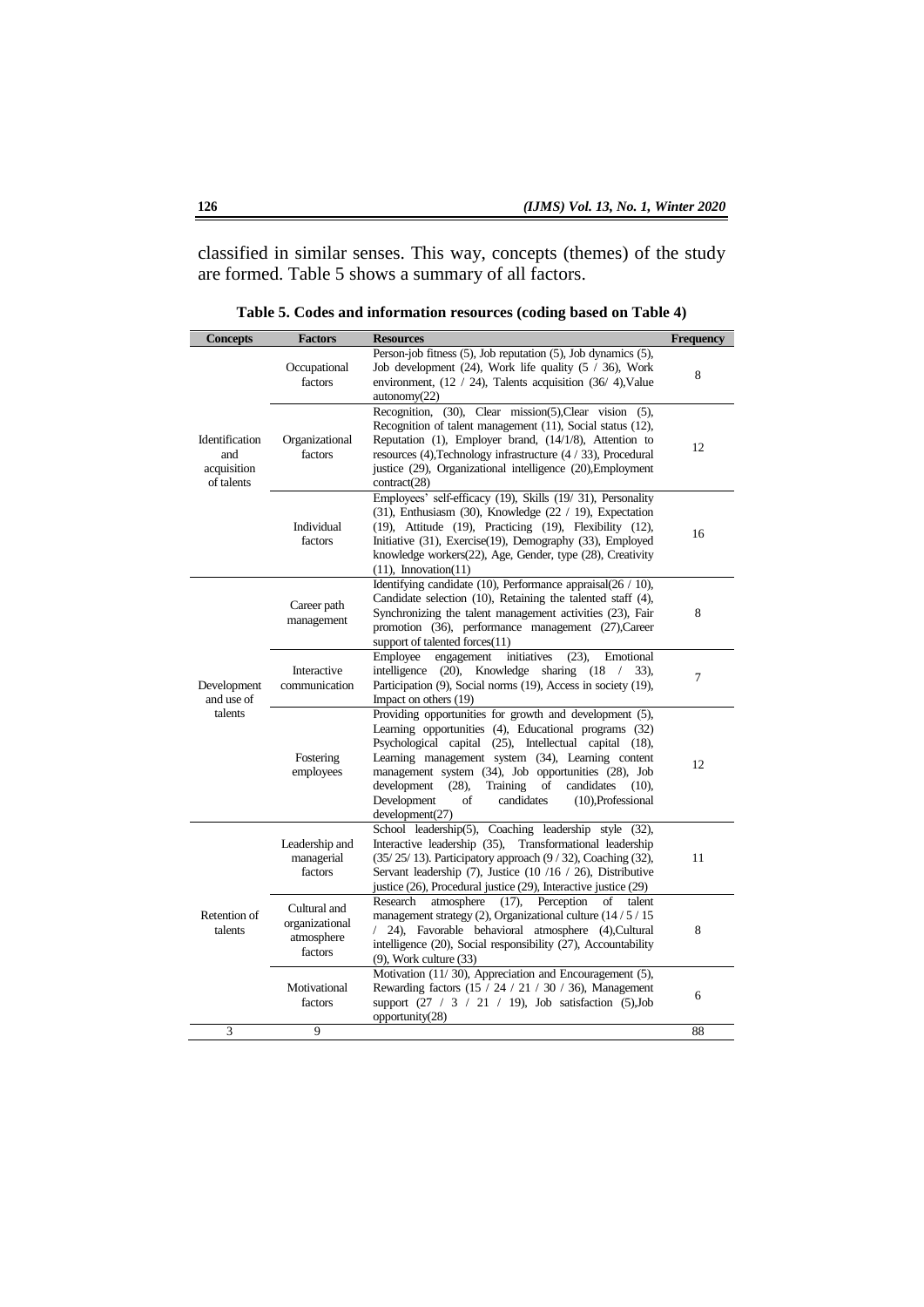# **Quality control**

In this research, it was tried to use the reliable scientific references selected based on inclusion and exclusion criteria. In the second step, the studies with inadequate scientific credibility were excluded using the meta-synthesis technique. The Kappa index was also used to maintain the quality, validity, and reliability of the study, as described below.

# **Validity and reliability of the model**

In this study, researchers were also able to compare their views with another expert in order to control the concepts extracted from the studies reviewed. To this end, a separate 18-item questionnaire was designed. Data was then analyzed using SPSS 19 in order to extract the Kappa coefficient. The calculation results are shown below. The Kappa index was equal to 0.716, which was at the valid level of agreement according to Table 7.

**Table 6. Kappa coefficient calculations**

|                            |       |          | Researcher's opinion |              |
|----------------------------|-------|----------|----------------------|--------------|
|                            |       | Yes      | No                   | <b>Total</b> |
| Another                    | Yes   | $A = 15$ | $B=1$                | 10.          |
| expert                     | No    | $C=2$    | $D=0$                |              |
| $\cdot$ $\cdot$<br>opinion | Total |          |                      | $N=18$       |

|                     | Value    | Asymp. Std. Error <sup>a</sup> | Approx. $Tb$ | Approx. Sig. |
|---------------------|----------|--------------------------------|--------------|--------------|
| Kappa               | $-0.080$ | 0.058                          | $-0.364$     | 0.716        |
| N of Valid<br>Cases | 18       |                                |              |              |

| Table 7. Kappa index status |  |  |  |
|-----------------------------|--|--|--|
|-----------------------------|--|--|--|

| <b>Agreement status</b> | <b>Numerical value of Kappa index</b> |
|-------------------------|---------------------------------------|
| Poor                    | <0                                    |
| Unimportant             | 0/0.2                                 |
| Moderate                | 0.0 / 4.21                            |
| Suitable                | 0.41/0.6                              |
| Reliable                | 0.61/0.8                              |
| Excellent               | 0/1.81                                |

#### **Findings**

The techniques used to descriptively combine the findings of a qualitative research are numerous, similar to the qualitative research itself. Qualitative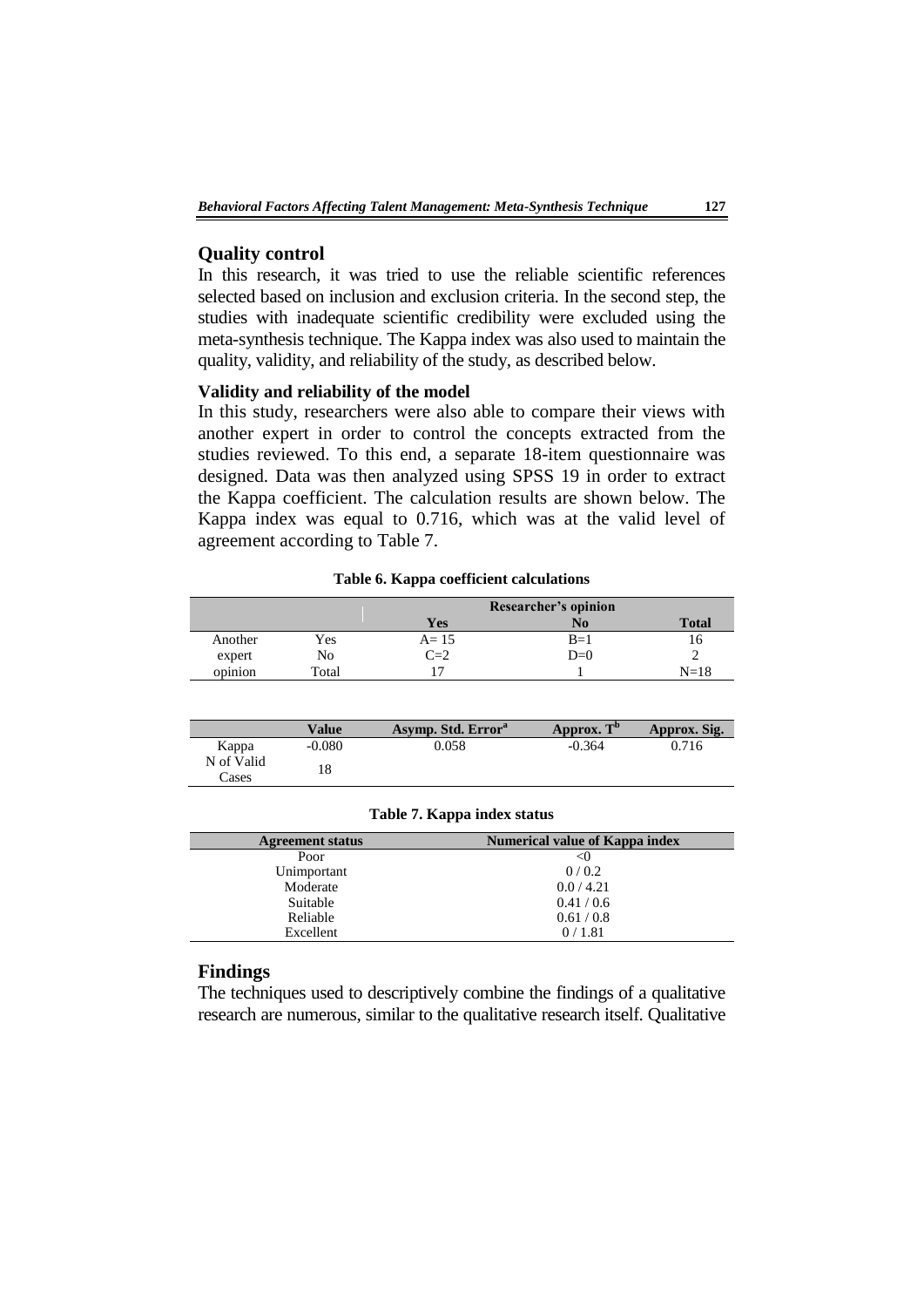meta-synthesis involves using one's imagination as well as the utmost communications one may have (Sandelowski & Barroso, 2007).

In this phase, after performing the meta-synthesis processes, the conceptual model of behavioral factors affecting talent management – which is composed of three layers, namely concepts, factors and criteria – were obtained (Table 8).

| <b>Concepts</b>                             | <b>Factors</b>               | Criteria                                                                                                  |
|---------------------------------------------|------------------------------|-----------------------------------------------------------------------------------------------------------|
| <b>Identification</b>                       | Occupational<br>factors      | Person-job fitness has been observed.                                                                     |
|                                             |                              | The job is dynamic.                                                                                       |
|                                             |                              | The job is meaningful and has a good reputation.                                                          |
|                                             |                              | The quality of working life is appropriate.                                                               |
|                                             |                              | The work environment is suitable for talented people.                                                     |
|                                             | Organizational<br>factors    | Talent Management is acknowledged.                                                                        |
|                                             |                              | The organization has a clear mission and vision.                                                          |
|                                             |                              | The organization has a social responsibility.                                                             |
| and                                         |                              | The organization has a suitable brand and reputation.                                                     |
| Acquisition<br>of Talents                   |                              | The organization has taken the talent management resources and                                            |
|                                             |                              | infrastructures into account.                                                                             |
|                                             |                              | Rules and regulations are in line with talent management.                                                 |
|                                             | <b>Individual</b> factors    | Individuals have talent and ability to do their job.                                                      |
|                                             |                              | Individuals are self-sufficient and self-confident in doing their job.                                    |
|                                             |                              | The character of individuals is compatible with their job.                                                |
|                                             |                              | Individuals have enough knowledge and experience to do the job.                                           |
|                                             |                              | Individuals do their job tasks skillfully.                                                                |
|                                             |                              | Individuals are creative and innovative.                                                                  |
|                                             |                              | Individuals have the flexibility to do their job.                                                         |
|                                             |                              | Individuals have an appropriate organizational intelligence to do their job                               |
|                                             | Interactive<br>communication | Providing employees with opportunities to exchange information.                                           |
| Development<br>and use of<br><b>Talents</b> |                              | Providing opportunities for updating employees' information.                                              |
|                                             |                              | Intimate relationships between employees.                                                                 |
|                                             |                              | Management support of information exchange and providing appropriate<br>feedback.                         |
|                                             |                              | Quick and easy access to information about the organization's actions and<br>procedures.                  |
|                                             |                              | Sharing information related to the organization between employees.                                        |
|                                             | Career path                  | Helping employees progress through coaching.                                                              |
|                                             | management                   |                                                                                                           |
|                                             |                              | Designing and leading the job in order to successfully achieve the goals of                               |
|                                             |                              | the organization.                                                                                         |
|                                             |                              | Paving the way for the creativity and innovation of talented forces.                                      |
|                                             |                              | There is a structured approach to determining the progress of the career path<br>and succession planning. |
|                                             |                              | Educational facilities, time, effort and sufficient funds for development and                             |
|                                             |                              | capacity building in talented forces.                                                                     |
|                                             |                              |                                                                                                           |

**Table 8. Identification and categorization criteria**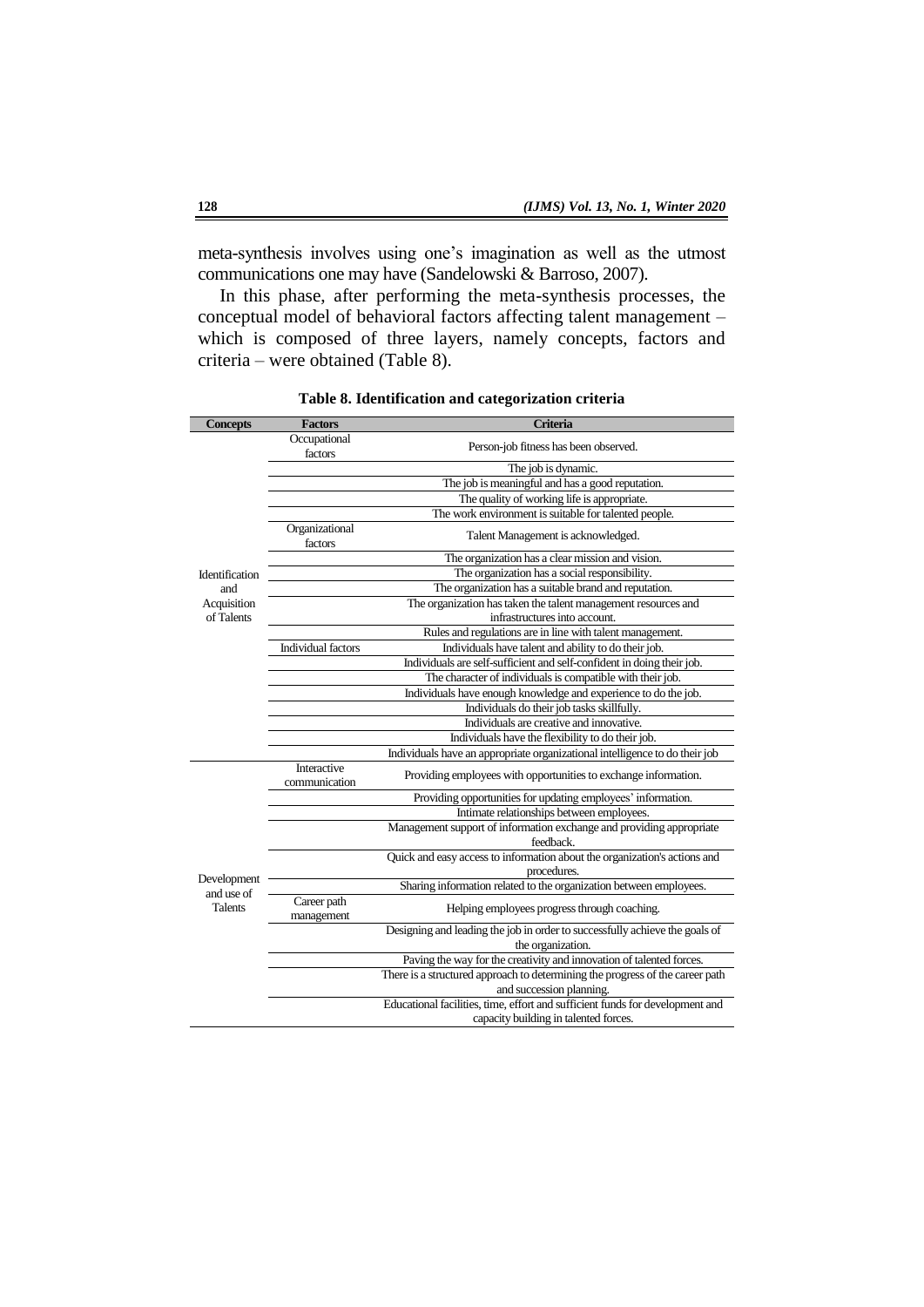| <b>Concepts</b>         | Factors                                                 | <b>Criteria</b>                                                                                           |
|-------------------------|---------------------------------------------------------|-----------------------------------------------------------------------------------------------------------|
|                         |                                                         | Appointment and promotion of staff in the organization based on their                                     |
|                         |                                                         | competencies and selectivity policy.                                                                      |
|                         |                                                         | Organizational support including fairness, equality, work-life balance.                                   |
|                         | Fostering                                               |                                                                                                           |
|                         | employees to                                            | Providing growth opportunities for talented staff.                                                        |
|                         | greatness                                               |                                                                                                           |
|                         |                                                         | Creating learning opportunities for employees.                                                            |
|                         |                                                         | Presenting and implementing employee empowerment training                                                 |
|                         |                                                         | programs.                                                                                                 |
|                         |                                                         | Providing facilities to help others develop.                                                              |
|                         |                                                         | Striving to develop psychological capital.                                                                |
|                         |                                                         |                                                                                                           |
|                         |                                                         | Striving to improve intellectual capital.                                                                 |
|                         | Leadership and<br>managerial<br>factors                 | Encouraging employees to solve problems in their field of work<br>(Empowering Leadership).                |
|                         |                                                         | Considering challenging tasks to do by the staff (Empowering)                                             |
|                         |                                                         | Leadership).                                                                                              |
|                         |                                                         | Persuading employees to do their job in the best way (Empowering<br>Leadership).                          |
|                         |                                                         | Treating with employees respectfully and nobly (Smooth                                                    |
|                         |                                                         | Management).                                                                                              |
|                         |                                                         | Having an employee-oriented behavior (Soft Management).                                                   |
|                         |                                                         |                                                                                                           |
|                         |                                                         | Observing justice in all distributive, procedural and interactive aspects.                                |
|                         |                                                         | Behavioral styles are consistent with talent management.                                                  |
|                         |                                                         | Performance management practices are based on talent management.                                          |
|                         |                                                         | Encouraging employees to solve problems in their field of work                                            |
|                         |                                                         | (Empowering Leadership).                                                                                  |
| Retention of<br>Talents | Cultural and<br>organizational<br>atmosphere<br>factors | The organization has a research atmosphere.                                                               |
|                         |                                                         | Perception of the talent management strategy is positive.                                                 |
|                         |                                                         | Organizational culture is consistent with talent management.                                              |
|                         |                                                         | Cultural intelligence is suitable for people's perceptions and feelings of<br>talent management.          |
|                         |                                                         | Behaviors are consistent with the strengthening of talents.                                               |
|                         |                                                         | Talent management activities are consistent with the values of the<br>organization.                       |
|                         |                                                         | There are shared beliefs and values among individuals in understanding                                    |
|                         |                                                         | the talent management environment.                                                                        |
|                         | Motivational<br>factors                                 | Planning for recurring rewards programs based on performance.                                             |
|                         |                                                         | Financial and material appreciation of the services of the talented staff                                 |
|                         |                                                         | Spiritual appreciation of the services of the talented staff.                                             |
|                         |                                                         | Making intelligent and hard efforts and encouraging employees to                                          |
|                         |                                                         |                                                                                                           |
|                         |                                                         | improve their performance, compared to the past.                                                          |
|                         |                                                         | Creating a reward system.                                                                                 |
|                         |                                                         | Considering the successes and performance of the organization as a<br>factor of motivation for employees. |

# **Table 8. Identification and categorization criteria (Continude)**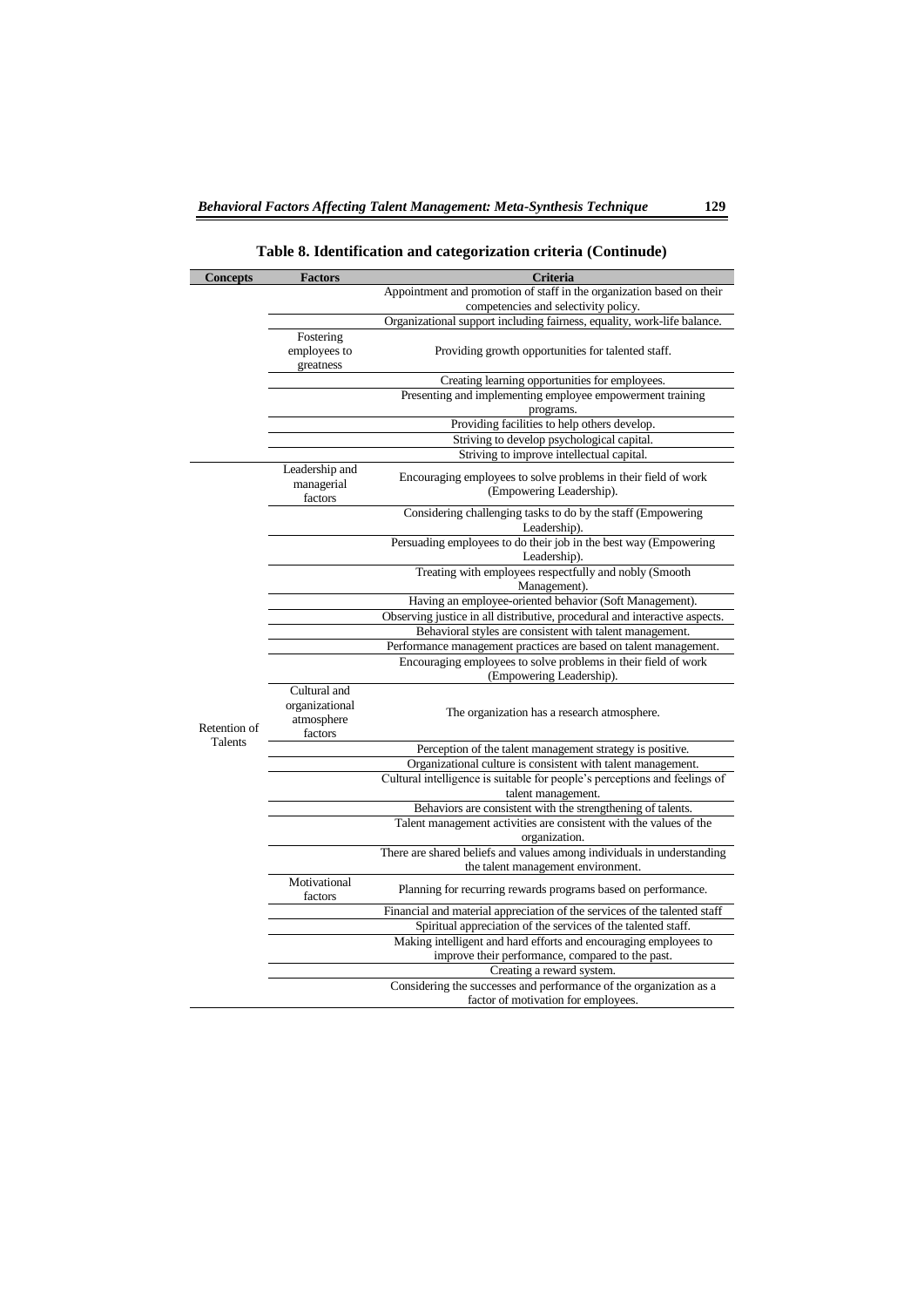To the end, Data were transcribed and imported into MAXQDA v.10 Software for analysis, from which the identification of codes and sub-codes was done and descriptive categories were generated. These are shown in Figure 3.



**Fig. 3. Extracted model of impact factors on talent management**

# **Discussion and Conclusion**

Today, the most important concern of most human resource development managers is to maintain, develop, and manage the organization talents. This has created an amazing effect on the reputation of organizations (Cartwright, 2008). In this study, the conceptual model of talent management is based on three main concepts: recognition and recruitment of talent, development of talent, retaining talent. Nine core codes and 88 indices were deduced in relation to behavioral factors affecting talent management through a Meta-Synthesizing approach by reviewing articles published in selected Iranian and non-Iranian databases over a ten-year period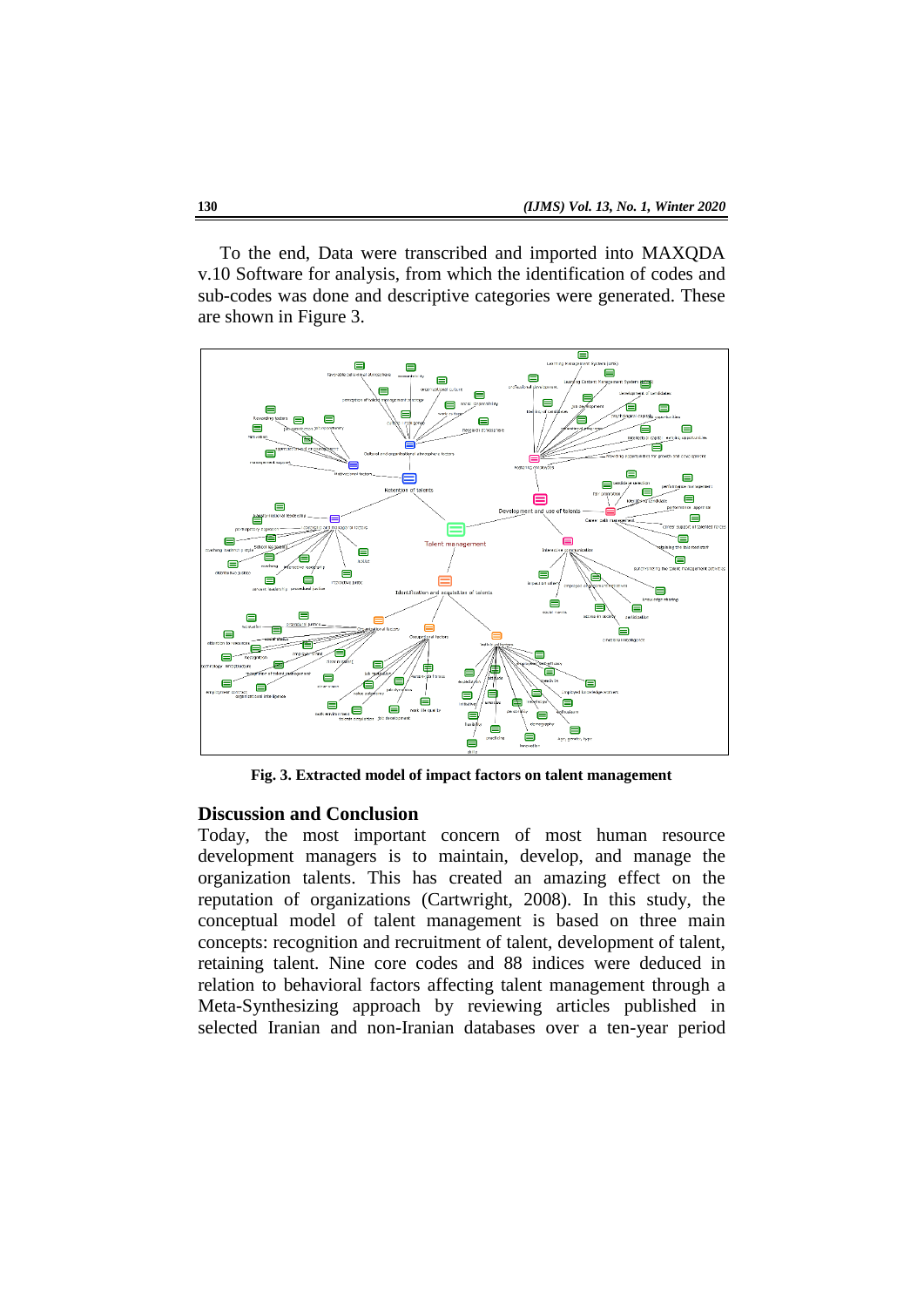(2009 - 2019). The first concept involves three core codes, which in terms of listed indices are as follows: intrinsic factors with 16 indices, organizational factors with 12 indices, and occupational factors with 8 indices, which with a total of 36 indices indicate the factors affecting talent recruitment and recognition. The second concept also involves three core codes, which are prioritized as follow: staff training with 12 indices, career management with 8 indices, and the communication factor with 7 indices, which with a total of 27 in dices indicate the factors affecting staff development. The third and last concept with three core codes, which are in priority as follow: Leadership and management factors with 11 indices, environmental factor and organizational culture with 8 indices, and motivational factors with 6 indices, which with a total of 25 indices indicate the factors affecting staff retention.

The results obtained from reviewing Table 4 in this study indicate that many of the codes that were identified by the researchers are common. Here, some of them are reviewed briefly. Barghmadi and Gholipour (2015), Yousefian (2017), Taghizadeh Yazdi et al. (2018), and Agarwal (2018), identified branding code commonly. Jafari et al. (2018) and Doh et al. (2011) identified management support and social responsibility cods commonly. Leadership style code was commonly mentioned by Sabearzadeh (2017), Ismaili and Amiri (2016), Ebrahimzadeh Pezeshki and Bordbar (2015), Imam and Hoosi (2018), Zhang et al. (2014), and Sadeli (2014). Appreciation and reward factor commonly identified by Maurya and Agarwal (2018), Ahmadi et al.(2016), Rajabpour (2015), Bagherzadeh et al. (2018), and Mngomezulu et al.(2018).

The core code of individual attributes in the basic concept of Recruitment and Recognition of talent, and training code in the core concept of Talent Development, and codes of leadership style, appreciation and reward in the main sense of Talent Retention have the most listed codes in the selected studies. Therefore, it can be claimed that the indices above are more important in comparison with other indices.

The innovation of this study can be attributed to its management of the influential factors in talent management which exist in previous research using Meta-synthesizing technique. In addition, one of the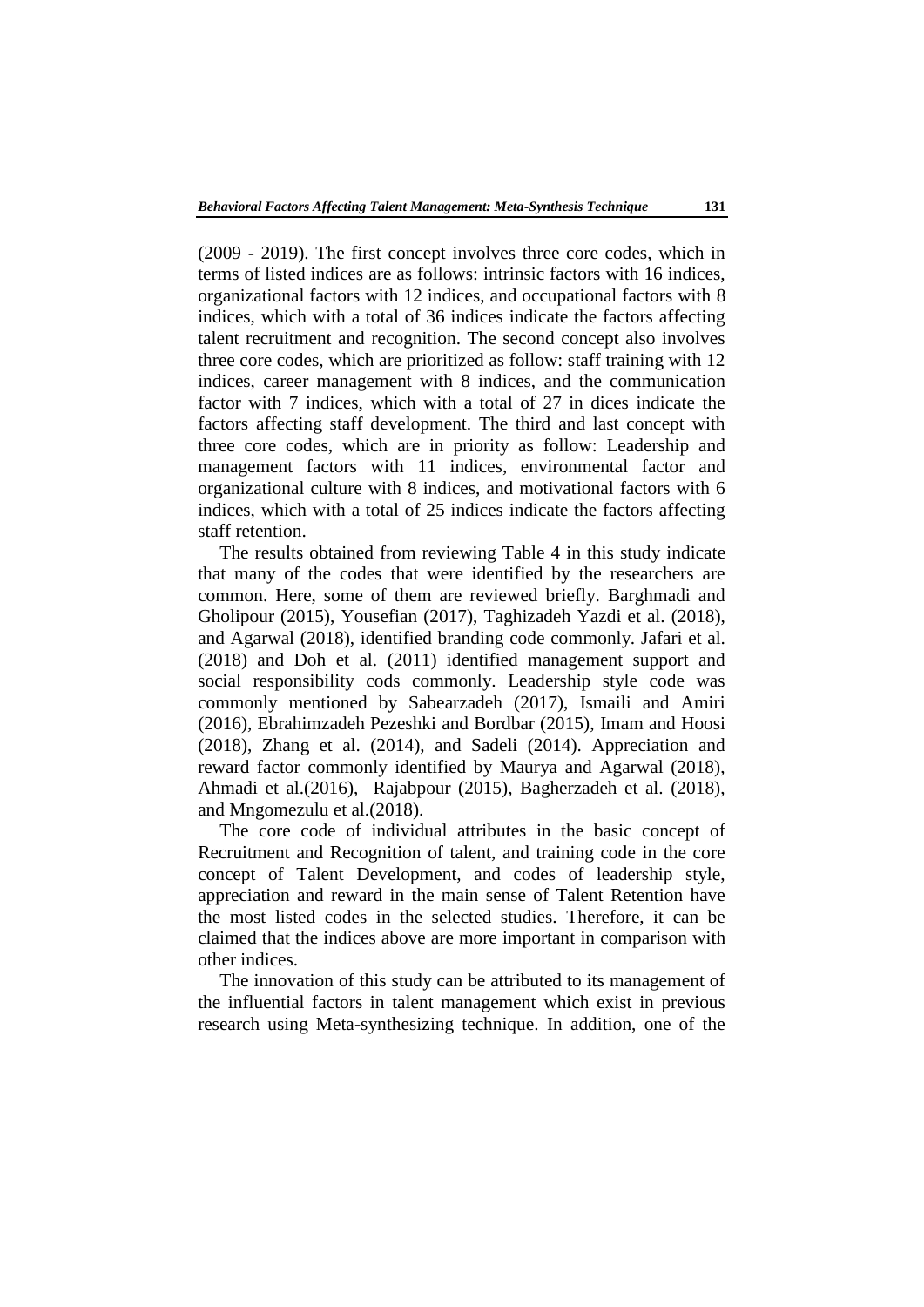distinctive aspects of this study is studying talent management using a behavioral approach.

Since the statistical indices related to each of the concepts of talent management are expressed more obviously and in details, it can be claimed that applying an inferential conceptual model will help organizations become more successful in optimizing the talent management process.

Figure 4, designed by MAXQDA v. 10 Software, shows the conceptual model of behavioral factors affecting talent management according to the extracted factors in Table 5.



**Fig. 4. Conceptual model of behavioral factors affecting talent management**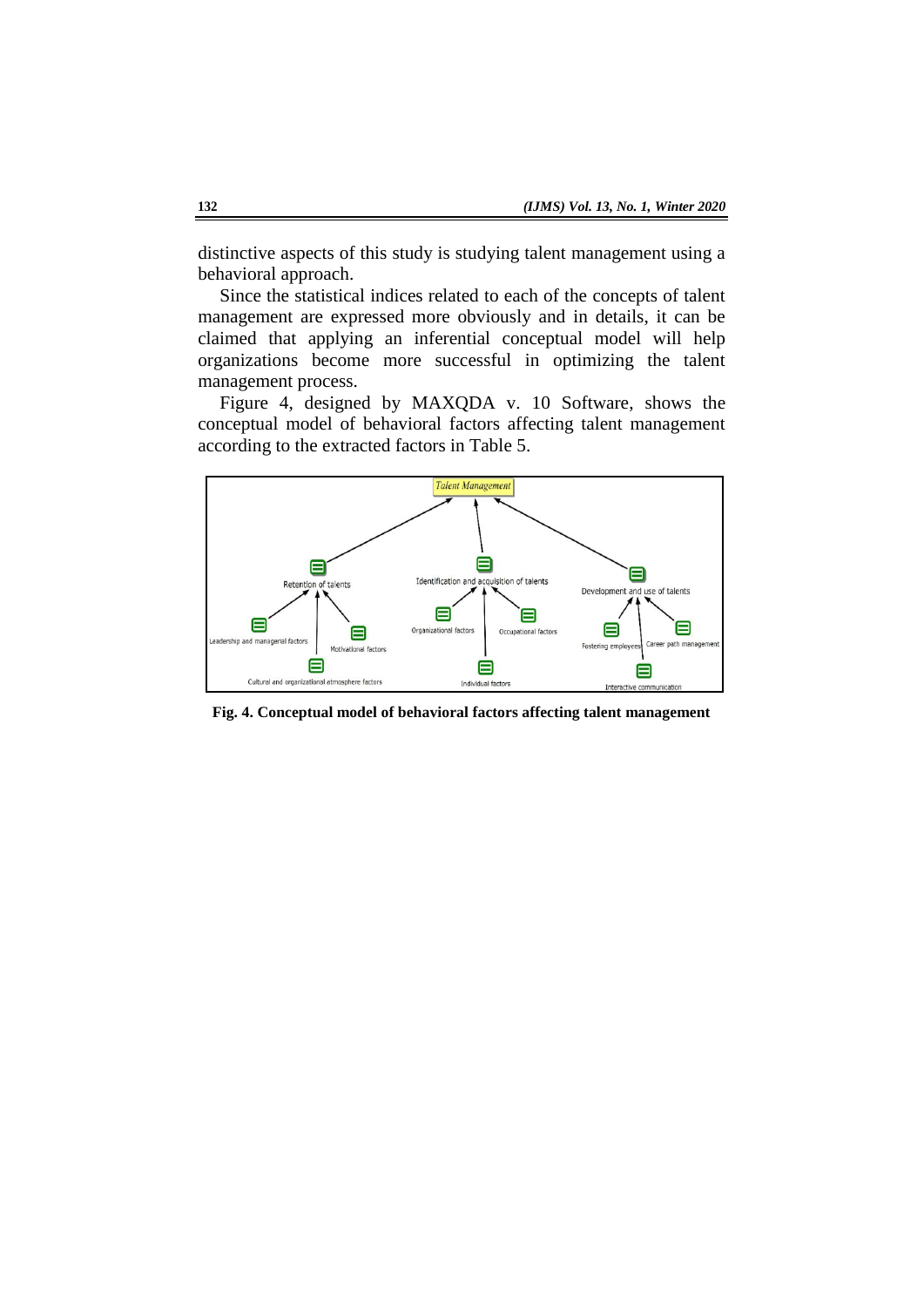## **References**

- Ahmadi, H., ZahedBabelan, A.,Moradi, M., & Khaleghkhah, A. (2017). Factors Affecting Retaining Elite Teachers and Talented through Periods High School Public School Education in the City of Ardebil in Order to Fulfill the General Policies (of change in the education system). The Journal of Strategic Studies of Public Policy, 23(7), 95–111. (In Persian)
- Alruwaili, N. F. (2018). Talent Management and Talent Building in Upgrading Employee Performance. European Journal of Sustainable Development,7(1), 98-106.
- Altındağ, E., Çirak, N.,& Acar, A.Z. (2018). Effects of Talent Management Components on the Employee Satisfaction. Journal of Human Resources Management Research, 2018(10),1-20 .
- Arablenge, E.(2015). Investigation of the Impact of Organizational Justice on Talent Management with Mediate of Social Capital in the Damghan Municipality(Master's Jthesis).Islamic Azad University, Shahrood Branch, Shahrood, Iran. (In Persian)
- Barghamdi, Q., & Gholipour, A. (2015). An Investigation of the Effect of Employer Branding on Talent Acquisition at Refah Bank. Journal of Management of Organizational Culture,1(13),227-207. (In Persian)
- Cartwright, R. (2008). The Talent Management: New Views to Human Capital Development (Translated by A.M. Gudarzi, & S. J. Hossieni). Tehran:Rasa Institute of Cultural Services.
- Ebrahimzadeh Pezeshki, R., & Bordbar, G.R. (2015). An Investigation of the Effect of Transactional Leadership on Talent Management (case study: Red Crescent Organization of Yazd province). Journal of Development of Human Resources Management and Support, 2(36), 121-138. (In Persian)
- Esmaili, M.R.,& Amiri, Z. (2016). The Impact of Shared Leadership on Talent Management Case Study: The Telecommunications Company of Esfahan. Management Studies in Development & Evolution, 25(80), 47-64. (In Persian).
- Gandy, R. J., Harrison, P. A.,& Gold, J. (2018). Talent Management in Higher Education: is Turnover Relevant? European Journal of Training and Development,42(9), 597-610.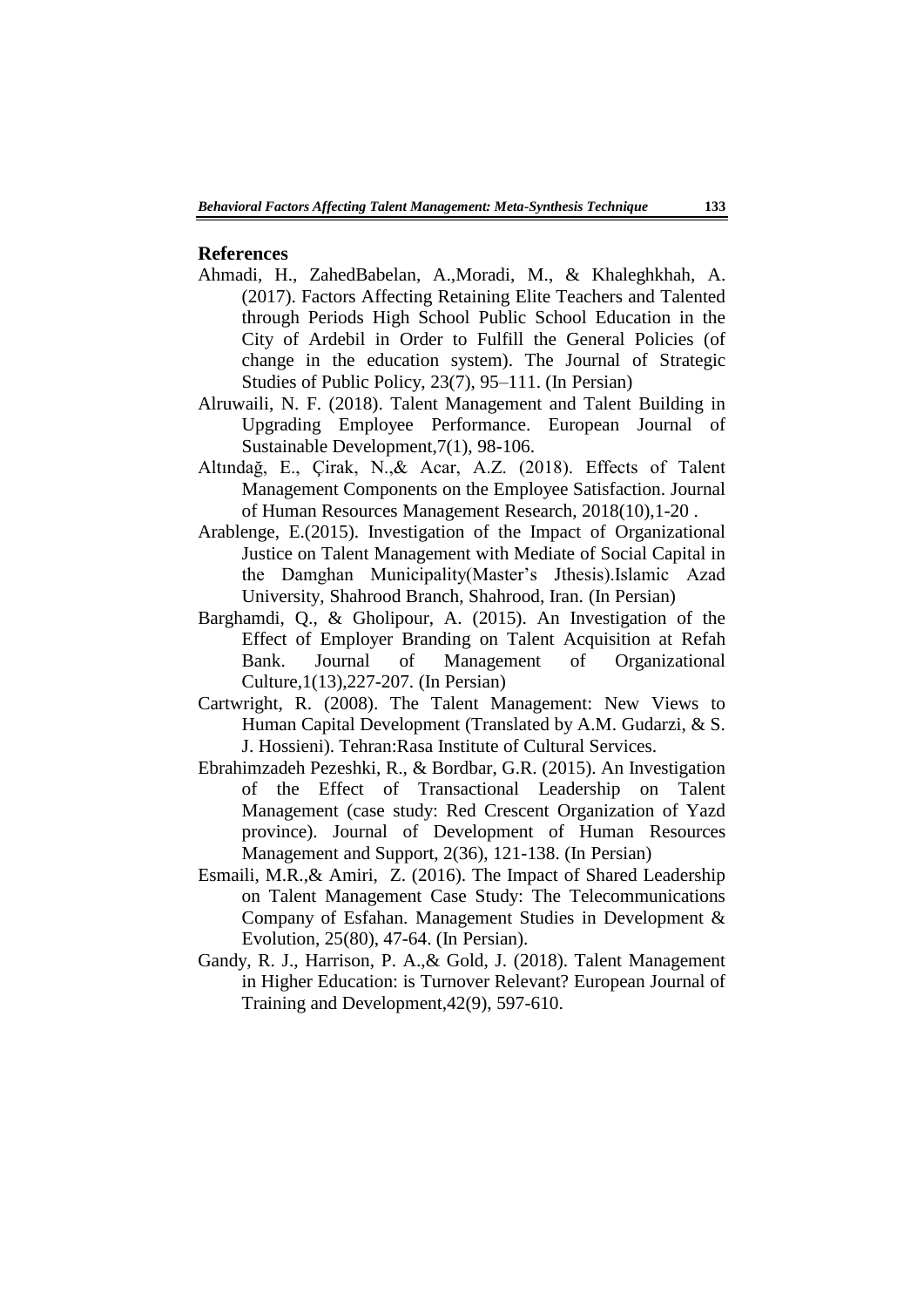- Ghaffari, H., Rafiei,M., &Sahranavard, S.(2018). Factors Effecting Talent Management with a Focus on Internal Reward: A Case Study of Barfab Company. Productivity Management (Beyond Management), 11(44),97-121. (In Persian)
- Gholipour, R., Khazaei, M.(2018). The Study of the Effect of Perceived Talent Management Strategies on Job Performance with the Mediating Role of Emotional Intelligence. Journal of Management Studies in Development & Evaluation,27(87), 1- 28.(In Persian)
- Haji Karimi, A.,&Soltani, M.(2011). Study and Analysis of Talent Management Measures: A case study of Iran Machinery and Industrial Equipment Industry. Organizational Culture Management, 9(23), 95-16. (In Persian).
- Hedström, L & Malmgren. McGee, M. (2016). Talent Management a Study of Attitudes among Employees, Master's Thesis course, MBA programme, Blekinge Institute of Technology, School of Management.
- Imam, T., Ali, H., & Soo, H. S. (2018). The Mediating Role of Psychological Capital in Talent Retention amongst Pharmaceutical Employees of Pakistan: A Quantitative Study. International Journal of Academic Research in Business and Social Sciences,8(6), 389–405.
- Imran, R., &Allil,K . (2016).The Impact of Organizational Justice on Employee Retention: Evidence from Oman. International Review of Management and Marketing. 6(2), 246-249.
- Izadpanah, N.(2012). The Effect of Employee Performance Measurement using Psychological Approaches to the Development of Human Potential and Talent(Master's thesis). Islamic Azad University, Central Tehran Branch, Terhan, Iran.(In Persian)
- Jonathan, P., Doh, R., Smith, S. A., Stumpf, W. G., & Tymon, J. (2011). Pride and Professionals: Retaining Talent in Emerging Economies. Journal of Business Strategy,. 32(5), 35-42.
- Landwehr, J. (2016). The Principle of 'Self-Control' in the Design of Instruments, Processes and Procedures: True Success Factors of Talent Management. Journal of Human Resource Management,4(6), 65-76.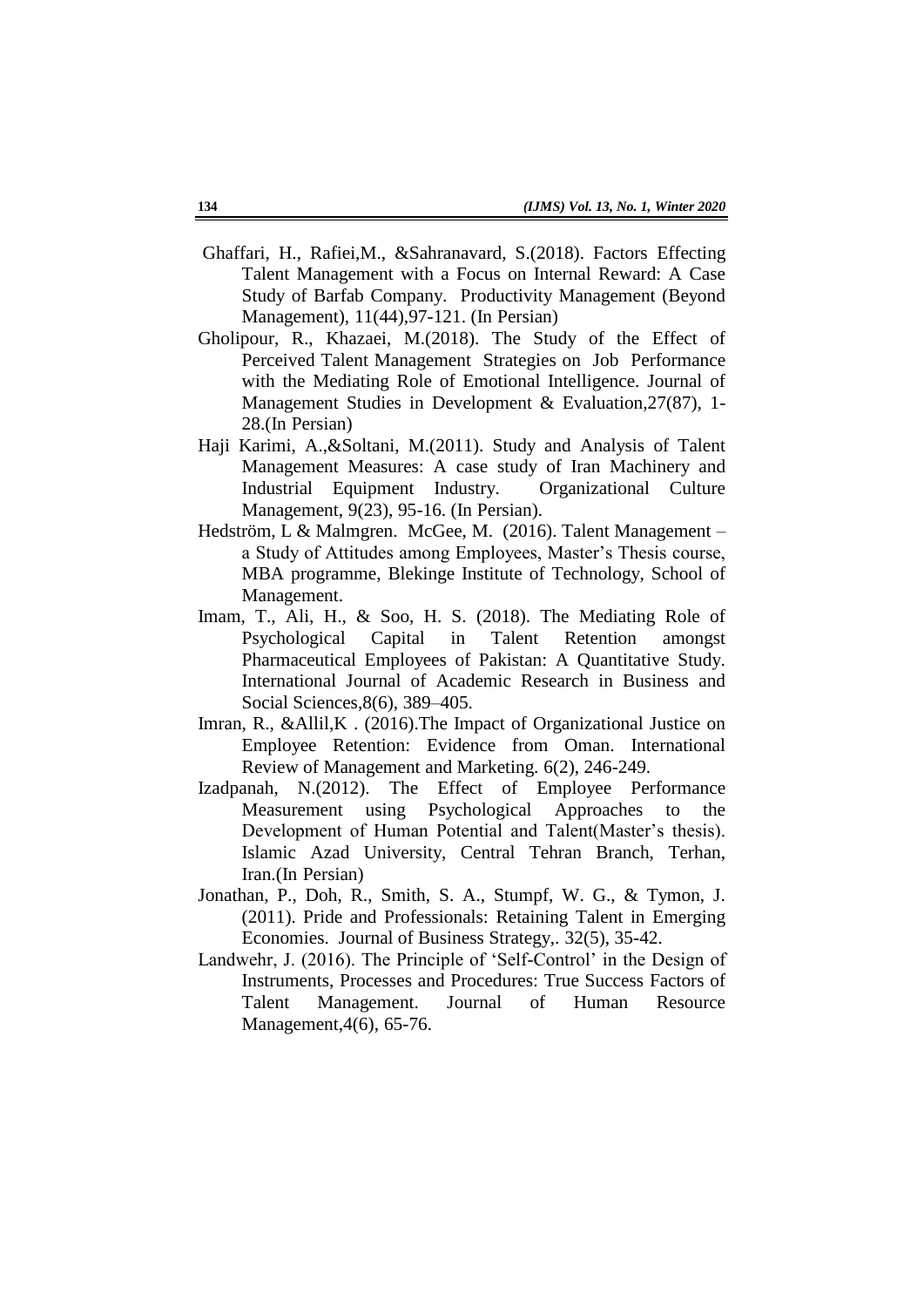- Lashgari, Z. (2016). Review the Performance Evaluation System Explanation of the Components of Talent Management and Succession Management in the Municipality of Zahedan City (Master's thesis.) Sistan va Baluchestan University, Zahedan, Iran.
- Little, B. (2010). Talent Management and its Technological Partners. Industrial and Commercial Training,. 42(7), 389-393.
- Mahmoudi, M. (2015). Identify and the Rank Influencing Factors on Talent Management, Recruitment and Retention of Human Capitals using Multi-Criteria Decision Making Methods (Master's thesis). Kharazmi University, Tehran, Iran.(In Persian)
- Maurya, K., & Agarwal, M. (2018). Organizational Talent Management and Perceived Employer Branding. International Journal of Organizational Analysis, 26(2), 312- 330.https://doi.org/10.1108/IJOA-04-2017-1147
- Michaels, E., Handfield-Jones, H., & Axelrod, B. (2001). The war for talent. Boston: Harvard Business School Publishing.
- Mngomezulu, N., C, Martin., Munapo, E., Mashau, P., & Chikandiwa, C. (2015). The Impact of Recognition on Retention of Good Talent in the Workforce. Journal of Governance and Regulation,4(10), 372-379
- Moghimi, M., (2004). Organization and management:The research approaches (3rd ed.). Termeh Publications.
- Moghimi, M., (2019). Organizational behavior management:An Islamic approach. Emerald Publishing Ltd.
- Nijs, S., Gallardo-Gallardo, E., Dries, N., & Sels, L. (2014). A Multidisciplinary Review into the Definition, Operationalization, and Measurement of Talent. Journal of World Business, 49(2), 180–191.
- Pandita, D., & Ray, S. (2018). Talent Management and Employee Engagement – a Meta-Analysis of their Impact on Talent Retention. Industrial and Commercial Training, 50(4), 185-199.
	- Rajabpoor, R. (2016). The Effect of Organizational Factors on Talent Management in Organizations of Amol City(Master's thesis). The Insititute of Higher Education and Research Management and Planning. . (In Persian)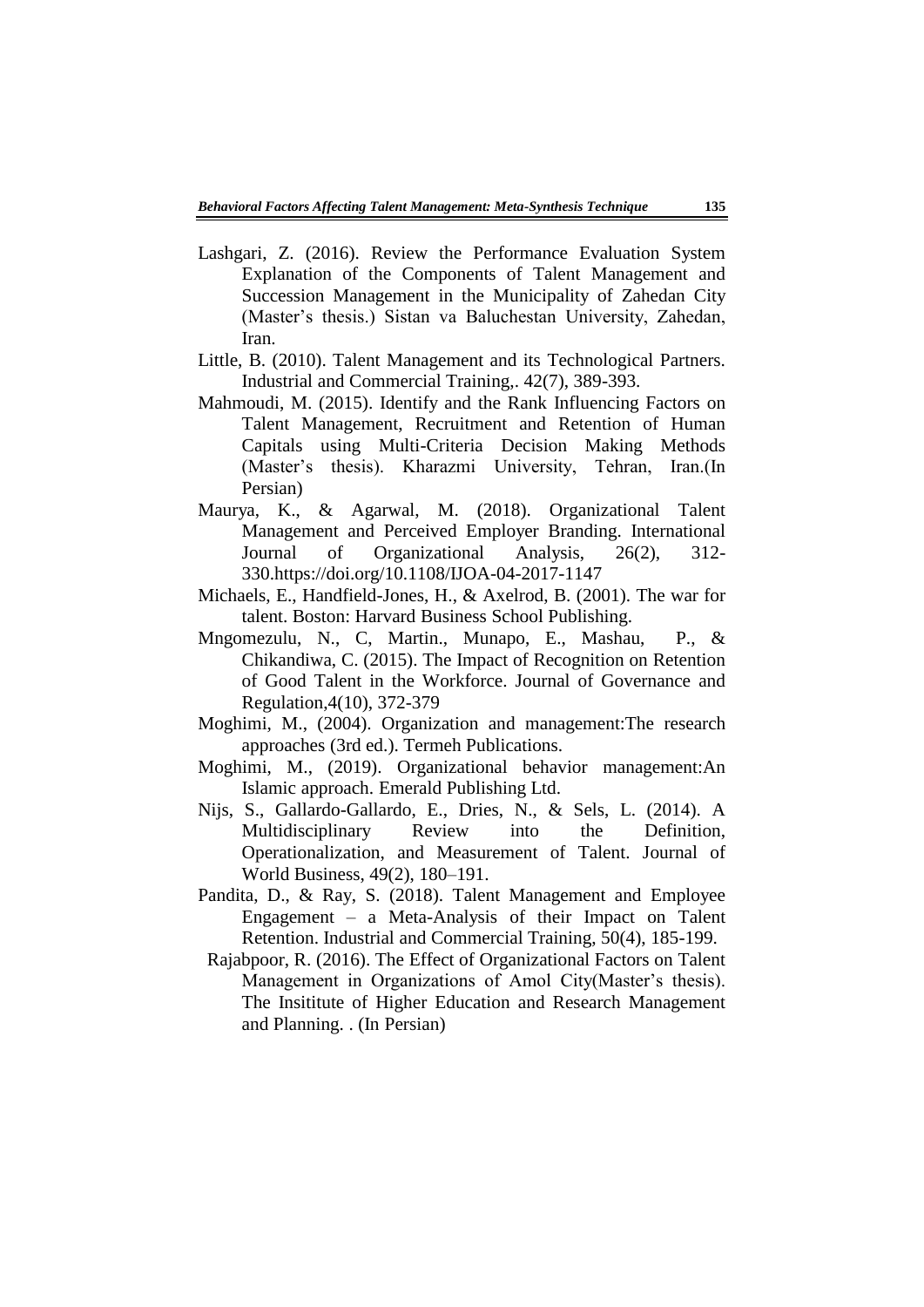- Saberzadeh, S. (2017).The Effect of Servant Leadership Style on Talent Management with a Role in the Quality of Life Quality: A case study of Selected Branches of the Melli Bank of Tehran(Master's thesis). University of Semnan, Semnan, Iran. (In Persian)
- Sadeli, J. (2012). The Influence of Leadership, Talent Management, Organizational Culture and Organizational Support on Employee Engagement. International Research Journal of Business Studies. 5(3), 30-50.
- Sandelowski, M., & Barroso, J. (2007).Handbook for Synthesizing Qualitative Research. Springer Publishing Company, New York.
- Sandelowski, M.(1995). Focus on Qualitative Methods. Sample Size in Qualitative Research. Research in Nursing and Health, 5(4), 179-183.
- Schweyer, A. (2010). Talent Management Systems: Best practices in technology solutions for recruitment, retention and workforce planning New Jersey: John Wiley & Sons.
- Shahvazian,S., Mortazavi, S. M., Lagzian, M., & Rahimnia,F. (2016). A Dichotomous Perception on Talent Retention Factors: Phenomenology Strategy. Iranian Journal of Management Studies (IJMS). 9(4), 675-706.
- Shoghi, B., & Mohammadi-Moghadam, Y. (2017). Assessment of Effective Factors on Talent Management in Police Training Centers. Journal of Training in Police Sciences, 12(4), 587-610. (In Persian)
- Singh, A. (2012). Organizational Excellence through Talent Management. International Review of Business and Social Sciences,1(10), 16-23.
- TaghizadehYazdi, M.R., Tahmasebi, R., Emamat, M. S., &Dehghan, A. (2018). Identification and Ranking of Factors Effective on Talents Recruitment and Retention using Analytical Hierarchy Process: A case study of the University of Tehran.Organizational Culture Management,16(1), 115-89. (In Persian)
- Wang-Cowham, C. (2011). Developing Talent with an Integrated knowledge-Sharing mechanism: an exploratory investigation